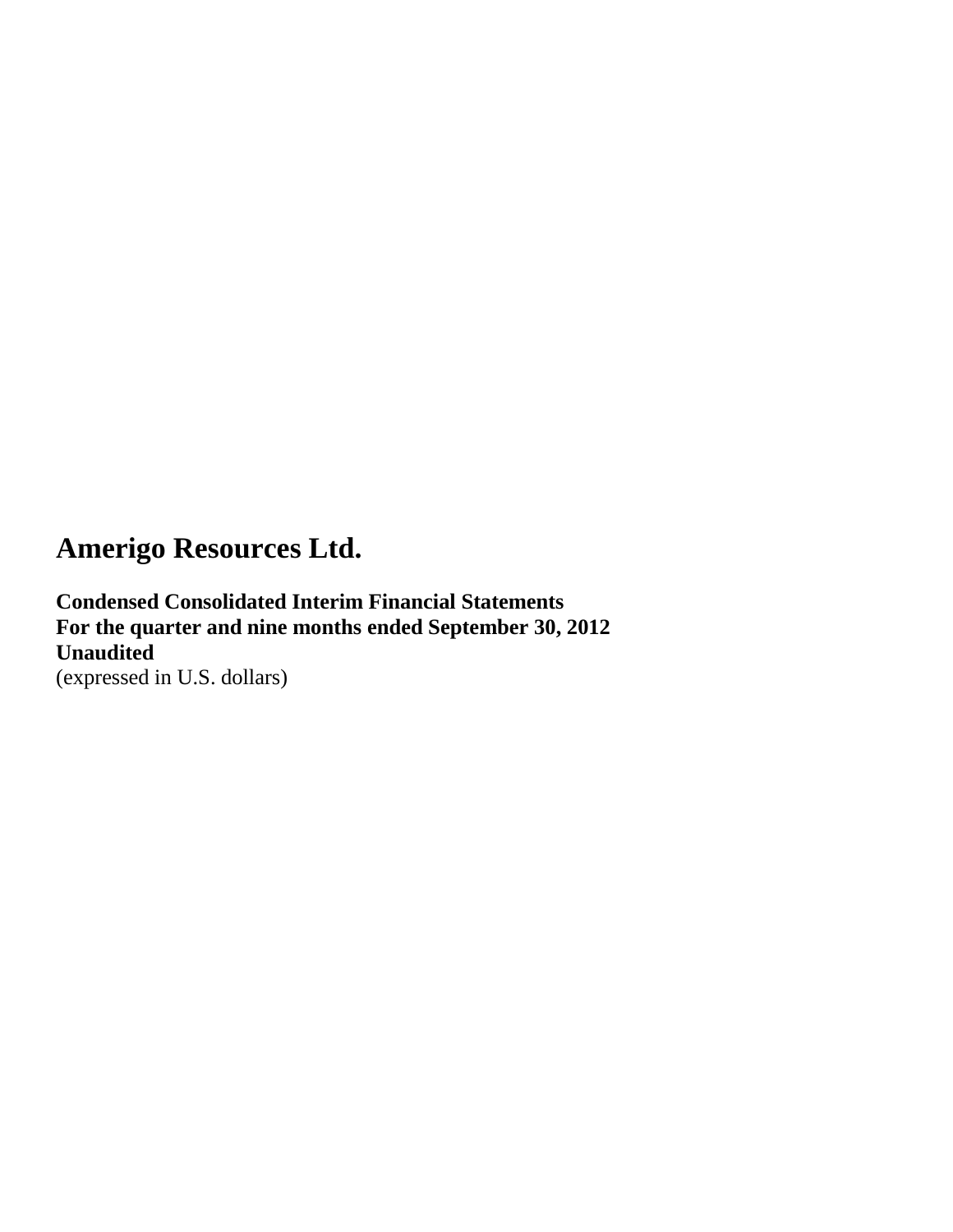Condensed Consolidated Interim Statements of Financial Position - Unaudited

### (expressed in U.S. dollars)

|                                        |               | September 30, | December 31, |
|----------------------------------------|---------------|---------------|--------------|
|                                        | <b>Notes</b>  | 2012<br>\$    | 2011<br>\$   |
| Assets                                 |               |               |              |
| <b>Current assets</b>                  |               |               |              |
| Cash and cash equivalents              |               | 35,648,835    | 20,819,467   |
| Trade and other receivables            |               | 13,378,947    | 18,885,945   |
| Prepaid expenses                       |               | 312,545       | 380,797      |
| Inventories                            | $\mathfrak s$ | 13,757,784    | 9,564,669    |
|                                        |               |               |              |
| Non-current assets                     |               | 63,098,111    | 49,650,878   |
| Investments                            | 6             | 5,900,708     | 8,722,744    |
| Property, plant and equipment          | 8             | 159,368,328   | 138,638,900  |
| Intangible assets                      | 9             | 7,738,777     | 7,726,251    |
| Other non-current assets               |               | 679,749       | 590,846      |
| <b>Total assets</b>                    |               | 236,785,673   | 205,329,619  |
|                                        |               |               |              |
| <b>Liabilities</b>                     |               |               |              |
| <b>Current liabilities</b>             |               |               |              |
| Trade and other payables               |               | 35,811,968    | 21,338,603   |
| El Teniente royalties payable          | 7             | 21,600,902    | 9,523,714    |
| Current income tax liabilities         |               | 39,578        | 667,573      |
| Royalites to related parties           | 11            | 609,515       | 646,214      |
| <b>Borrowings</b>                      | 10            | 2,500,590     | 3,854,551    |
|                                        |               | 60,562,553    | 36,030,655   |
| <b>Non-current liabilities</b>         |               |               |              |
| <b>Borrowings</b>                      | 10            |               | 764,598      |
| Severance provisions                   |               | 4,308,752     | 2,538,590    |
| Royalties to related parties           | 11            | 4,508,233     | 5,141,220    |
| Asset retirement obligation            |               | 6,230,600     | 6,841,707    |
| Deferred income tax liability          |               | 17,638,355    | 15,031,235   |
| <b>Total liabilities</b>               |               | 93,248,493    | 66,348,005   |
|                                        |               |               |              |
| <b>Equity</b>                          | 12            |               |              |
| Share Capital                          |               | 77,513,839    | 77,513,839   |
| Other reserves                         |               | 6,418,491     | 5,484,972    |
| Retained earnings                      |               | 47,253,683    | 53,519,770   |
| Accumulated other comprehensive income |               | 12,351,167    | 2,463,033    |
| Total equity                           |               | 143,537,180   | 138,981,614  |
| <b>Total equity and liabilities</b>    |               | 236,785,673   | 205,329,619  |
| Subsequent events                      | 20            |               |              |

The accompanying notes are an integral part of these condensed consolidated interim financial statements.

### **Approved by the Board of Directors**

"Robert Gayton" "George Ireland" Director Director Director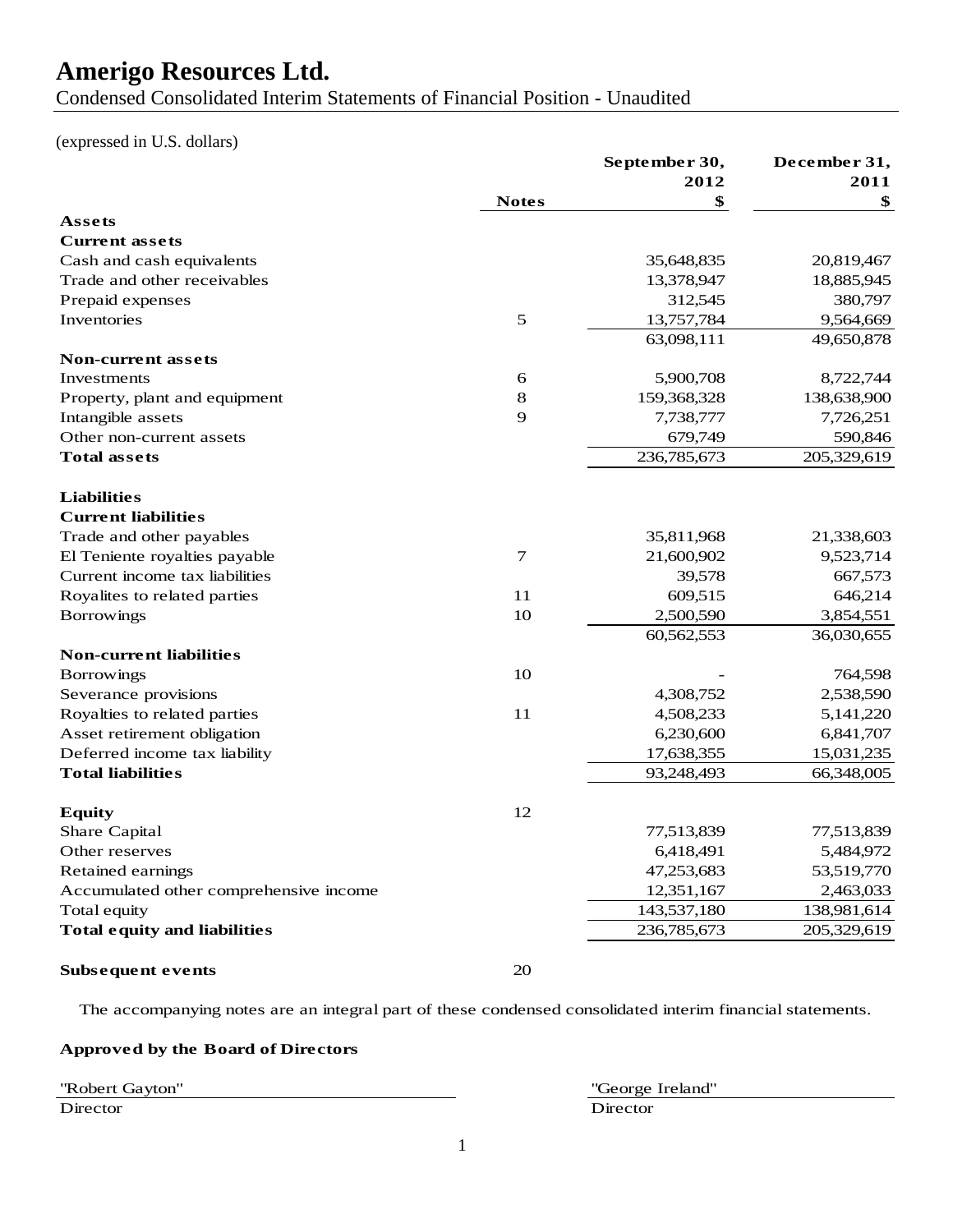Condensed Consolidated Interim Statements of Comprehensive Income - Unaudited

### (expressed in U.S. dollars)

|                                                        |              | Quarter ended September 30, |              | Nine months ended September 30. |              |
|--------------------------------------------------------|--------------|-----------------------------|--------------|---------------------------------|--------------|
|                                                        | <b>Notes</b> | 2012                        | 2011         | 2012                            | 2011         |
|                                                        |              | \$                          | \$           | \$                              | \$           |
| Revenue                                                |              | 44,230,998                  | 41,958,747   | 134,743,769                     | 125,768,882  |
| Cost of sales                                          | 14           | 46,284,812                  | 38,815,312   | 133,744,097                     | 113,032,945  |
| Gross (loss) profit                                    |              | (2,053,814)                 | 3,143,435    | 999,672                         | 12,735,937   |
| Other expenses                                         |              |                             |              |                                 |              |
| General and administration                             | 15           | 627,568                     | 2,956,514    | 3,167,054                       | 5,872,378    |
| Other (gains) expenses                                 | 17           | (1,033,483)                 | 1,025,709    | (1,803,503)                     | 17,302       |
|                                                        |              | (405,915)                   | 3,982,223    | 1,363,551                       | 5,889,680    |
| <b>Operating (loss) profit</b>                         |              | (1,647,899)                 | (838, 788)   | (363,879)                       | 6,846,257    |
| Finance expense (gain)                                 | 16           | 125,794                     | 184,535      | (30, 843)                       | 713,835      |
| Gain on sale of investments                            | 6            |                             |              |                                 | (9,750,931)  |
|                                                        |              | 125,794                     | 184,535      | (30, 843)                       | (9,037,096)  |
| (Loss) profit before tax                               |              | (1,773,693)                 | (1,023,323)  | (333,036)                       | 15,883,353   |
| Income tax expense                                     |              | 2,415,254                   | 171,176      | 2,547,891                       | 3,537,684    |
| (Loss) profit for the period                           |              | (4,188,947)                 | (1,194,499)  | (2,880,927)                     | 12,345,669   |
| Cumulative translation adjustment                      |              | 7,198,428                   | (14,323,211) | 12,009,559                      | (14,702,774) |
| Unrealized gains (losses) on investments, net of taxes |              | 178,871                     | (2,084,993)  | (2,121,425)                     | (4,496,137)  |
| Transfer of other comprehensive income on sale of      |              |                             |              |                                 |              |
| investments, net of taxes                              |              |                             |              |                                 | (8,371,680)  |
| Other comprehensive income (loss)                      |              | 7,377,299                   | (16,408,204) | 9,888,134                       | (27,570,591) |
| Comprehensive income (loss)                            |              | 3,188,352                   | (17,602,703) | 7,007,207                       | (15,224,922) |
| Weghted average number of shares outstanding basic     |              | 172,290,344                 | 172,290,344  | 172,290,344                     | 171,964,140  |
| Weighted average number of shares outstanding diluted  |              | 172,290,344                 | 172,290,344  | 172,290,344                     | 172,380,558  |
| (Loss) earnings per share                              |              |                             |              |                                 |              |
| <b>Basic</b>                                           |              | (0.02)                      | (0.01)       | (0.02)                          | 0.07         |
| Diluted                                                |              | (0.02)                      | (0.01)       | (0.02)                          | 0.07         |

The accompanying notes are an integral part of these condensed consolidated interim financial statements.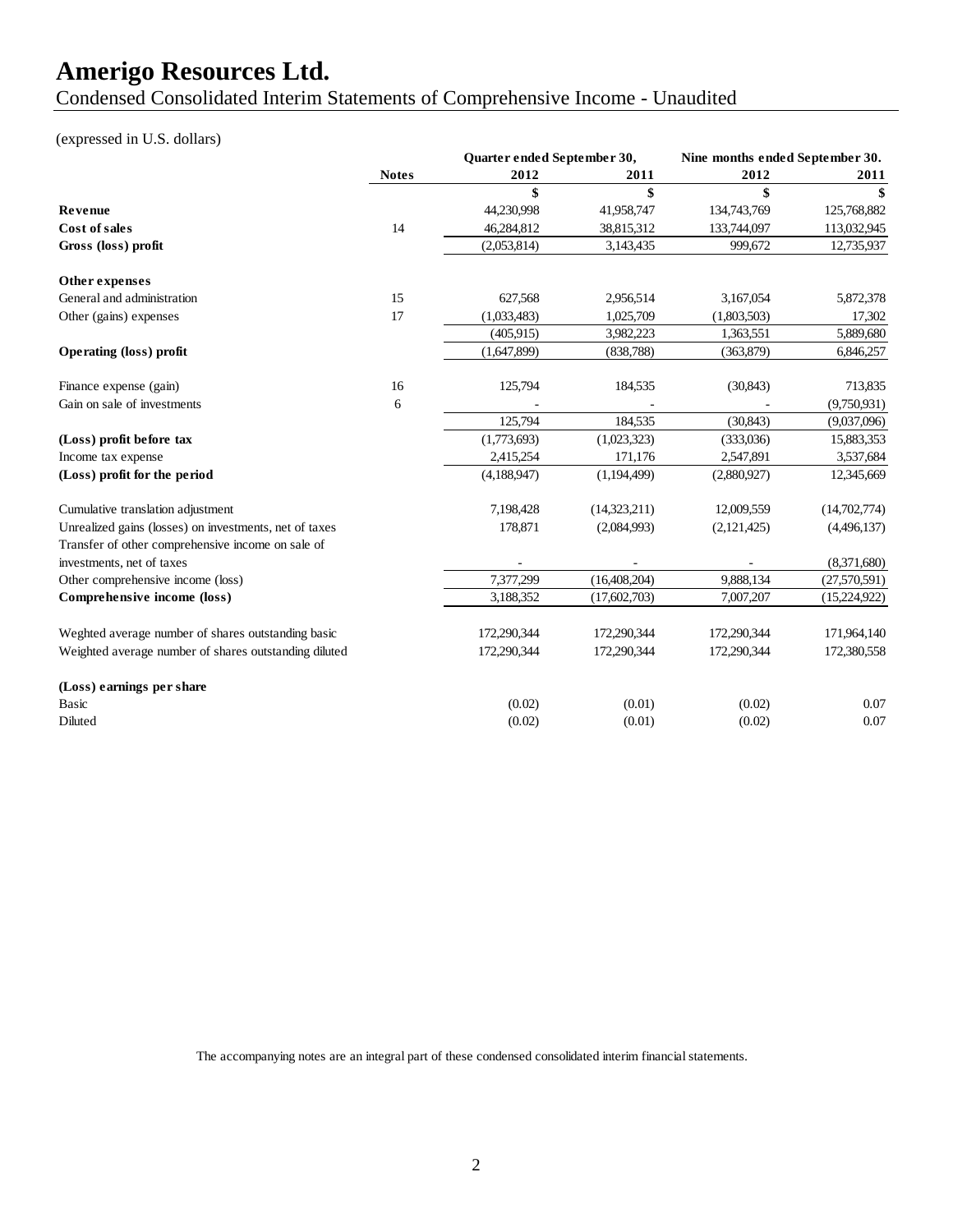Condensed Consolidated Interim Statements of Cash Flows - Unaudited

### (expressed in U.S. dollars)

|                                                      | Quarter ended September 30, |             | Nine months ended September 30, |                |
|------------------------------------------------------|-----------------------------|-------------|---------------------------------|----------------|
|                                                      | 2012<br>2011                |             | 2012                            | 2011           |
|                                                      | \$                          | \$          | \$                              | \$             |
| Cash flows from operating activities                 |                             |             |                                 |                |
| (Loss) profit for the period                         | (4,188,947)                 | (1,194,499) | (2,880,927)                     | 12,345,669     |
| Adjustment for items not affecting cash:             |                             |             |                                 |                |
| Gain on sale of investment                           |                             |             |                                 | (9,750,931)    |
| Depreciation and amortization                        | 4,050,887                   | 3,501,761   | 11,985,892                      | 10,317,956     |
| Bad debt expense                                     |                             | 1,534,141   |                                 | 1,534,141      |
| Deferred income tax expense                          | 2,577,526                   | 294,222     | 2,416,812                       | 3,660,730      |
| Share-based payments                                 | 213,785                     | 348,964     | 933,519                         | 1,629,537      |
| Other                                                | 54,205                      | 79,124      | 1,036,193                       | 1,297,366      |
|                                                      | 2,707,456                   | 4,563,713   | 13,491,489                      | 21,034,468     |
| Changes in non-cash working capital                  |                             |             |                                 |                |
| Trade, other receivables and advances                | 8,092,942                   | 5,351,307   | 7,164,461                       | 1,600,948      |
| Inventories                                          | 717,003                     | (2,252,016) | (3,171,395)                     | (6,828,409)    |
| Trade and other payables                             | 12,699,234                  | (1,795,845) | 12,911,779                      | 281,071        |
| El Teniente royalty payables                         | 9,133,549                   | 1,449,787   | 10,807,633                      | (485, 289)     |
| Net cash from operating activities                   | 33,350,184                  | 7,316,946   | 41,203,967                      | 15,602,789     |
| Cash flows from investing activities                 |                             |             |                                 |                |
| Purchase of plant and equipment                      | (4,605,712)                 | (4,503,714) | (20,870,233)                    | (13,096,219)   |
| Proceeds from sale of plant and equipment            |                             |             |                                 | 21,365         |
| Proceeds from sale of investments                    |                             |             |                                 | 10,405,571     |
| Net cash from investing activities                   | (4,605,712)                 | (4,503,714) | (20,870,233)                    | (2,669,283)    |
| <b>Cash flows from financing activities</b>          |                             |             |                                 |                |
| Net repayments                                       | (1,150,647)                 | (2,023,795) | (2,345,117)                     | (7,870,776)    |
| <b>Dividends</b>                                     |                             |             | (3,385,160)                     | (3,559,174)    |
| Issuance of shares on exercise of share options      |                             |             |                                 | 264,992        |
| Net cash from financing activities                   | (1,150,647)                 | (2,023,795) | (5,730,277)                     | (11, 164, 958) |
| Net increase (decrease) in cash and cash equivalents | 27,593,825                  | 789,437     | 14,603,457                      | 1,768,548      |
| Effect of exchange rate changes on cash              | 463,063                     | (2,342,985) | 225,911                         | (2,552,537)    |
| Cash and cash equivalents - Beginning of period      | 7,591,947                   | 35,814,356  | 20,819,467                      | 35,044,797     |
| Cash and cash equivalents - End of period            | 35,648,835                  | 34,260,808  | 35,648,835                      | 34,260,808     |
|                                                      |                             |             |                                 |                |

**Supplementary cash flow information (Note 18)**

The accompanying notes are an integral part of these condensed consolidated interim financial statements.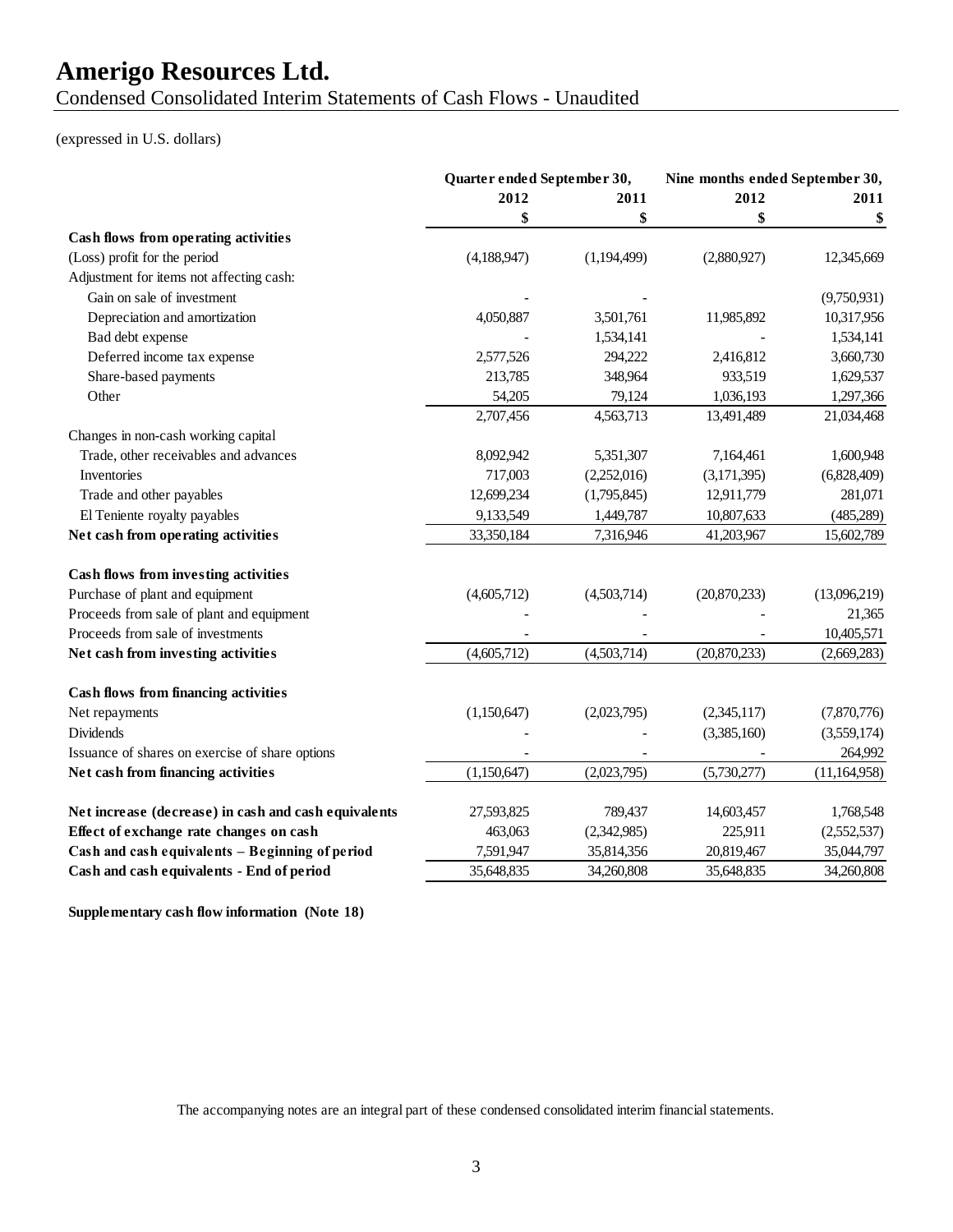Condensed Consolidated Interim Statements of Changes in Equity - Unaudited

## (expressed in U.S. dollars)

|                                                                            | Share capital          |         |                   |                             |                             |                     |
|----------------------------------------------------------------------------|------------------------|---------|-------------------|-----------------------------|-----------------------------|---------------------|
|                                                                            |                        | Amount  | Other<br>reserves | <b>Accumulated</b><br>other | <b>Retained</b><br>earnings | <b>Total equity</b> |
|                                                                            | Number of<br>shares    |         |                   | comprehensive<br>income     |                             |                     |
|                                                                            |                        | \$      | \$                | \$                          | \$                          | \$                  |
| Balance January 1, 2011                                                    | 171,510,344 77,166,170 |         | 3,804,484         | 29,368,678                  | 51,669,516                  | 162,008,848         |
|                                                                            |                        |         |                   |                             |                             |                     |
| Issue of shares-                                                           |                        |         |                   |                             |                             |                     |
| Exercise of share options                                                  | 780,000                | 347,669 | (82,677)          |                             |                             | 264,992             |
| Share-based payments                                                       |                        |         | 1,629,537         |                             |                             | 1,629,537           |
| Cumulative translation adjustment                                          |                        |         |                   | (14, 702, 774)              |                             | (14, 702, 774)      |
| Unrealized losses on investments<br>(net of tax recoveries of \$1,130,857) |                        |         |                   | (4,496,137)                 |                             | (4,496,137)         |
| Transfer of other comprehensive<br>income on sale of investments (net      |                        |         |                   |                             |                             |                     |
| of tax of (\$2,092,920)                                                    |                        |         |                   | (8,371,680)                 |                             | (8,371,680)         |
| Net earnings for the period                                                |                        |         |                   |                             | 12,345,669                  | 12,345,669          |
| Dividends                                                                  |                        |         |                   |                             | (3,559,174)                 | (3,559,174)         |
| Balance September 30, 2011                                                 | 172,290,344 77,513,839 |         | 5,351,344         | 1,798,087                   | 60,456,011                  | 145,119,281         |
| Share-based payments                                                       |                        |         | 133,628           |                             |                             | 133,628             |
| Cumulative translation adjustment                                          |                        |         |                   | 304,936                     |                             | 304,936             |
| Unrealized losses on investments                                           |                        |         |                   |                             |                             |                     |
| (net of tax of \$184,786)                                                  |                        |         |                   | 360,010                     |                             | 360,010             |
| Net loss for the period                                                    |                        |         |                   |                             | (3,645,151)                 | (3,645,151)         |
| Dividends                                                                  |                        |         |                   |                             | (3,291,090)                 | (3,291,090)         |
| Balance December 31, 2011                                                  | 172,290,344 77,513,839 |         | 5,484,972         | 2,463,033                   | 53,519,770                  | 138,981,614         |
| Balance January 1, 2012                                                    | 172,290,344 77,513,839 |         | 5,484,972         | 2,463,033                   | 53,519,770                  | 138,981,614         |
| Share-based payments                                                       |                        |         | 933,519           |                             |                             | 933,519             |
|                                                                            |                        |         |                   | 12,009,559                  |                             | 12,009,559          |
| Cumulative translation adjustment<br>Unrealized losses on investments      |                        |         |                   |                             |                             |                     |
| (net of tax recoveries of \$700,611)                                       |                        |         |                   | (2, 121, 425)               |                             | (2,121,425)         |
| Net loss for the period                                                    |                        |         |                   |                             | (2,880,927)                 | (2,880,927)         |
| Dividends                                                                  |                        |         |                   |                             | (3,385,160)                 | (3,385,160)         |
| Balance September 30, 2012                                                 | 172,290,344 77,513,839 |         | 6,418,491         | 12,351,167                  | 47,253,683                  | 143,537,180         |

The accompanying notes are an integral part of these condensed consolidated interim financial statements.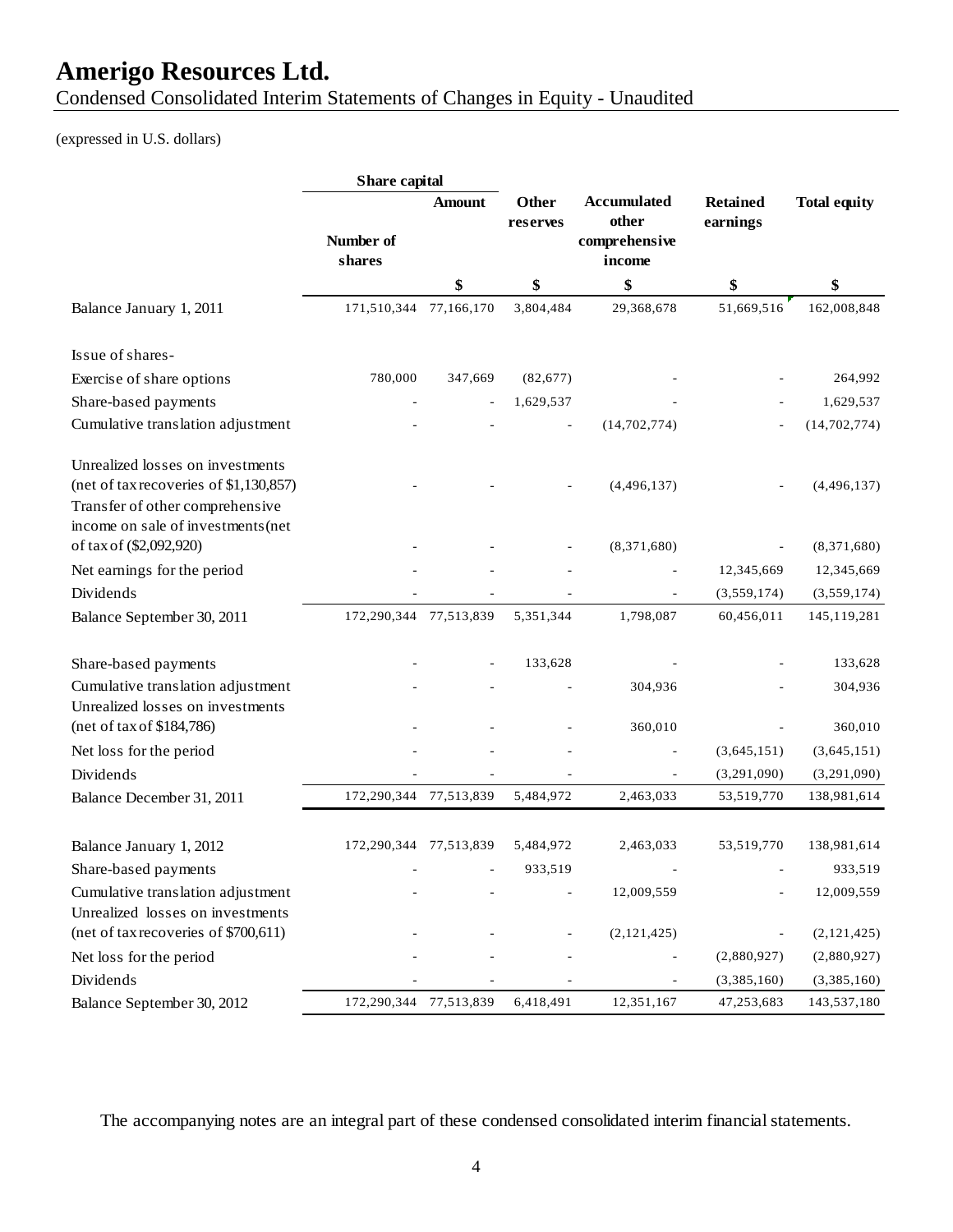(expressed in U.S. dollars)

### **1 General Information**

Amerigo Resources Ltd. (the "Company") is a company incorporated pursuant to the laws of British Columbia, Canada and its shares are listed for trading on the Toronto Stock Exchange ("TSX"), the OTCQX stock exchange in the United States and the Lima Stock Exchange. The address of the Company's principal office is Suite 1950 – 400 Burrard Street, Vancouver, British Columbia.

The Company is a producer of copper and molybdenum concentrates with operations in Chile. Its operating subsidiary Minera Valle Central S.A. ("MVC") has contracts with Corporacion Nacional del Cobre de Chile ("Codelco"), Chile's state-owned copper producer, to process tailings through 2021 from El Teniente, the world's largest underground copper mine.

These condensed consolidated interim financial statements were authorised for issue by the board of directors on November 5, 2012.

### **2 Basis of presentation and statement of compliance**

The Company is following the same accounting policies and methods of computation in these condensed consolidated interim financial statements as it did in the audited consolidated financial statements for the year ended December 31, 2011.

These condensed consolidated interim financial statements have been prepared in accordance with International Financial Reporting Standards ("IFRS") as issued by the International Accounting Standards Board ("IASB") applicable to the preparation of interim financial statements, including IAS 34, Interim Financial Reporting. These condensed consolidated interim financial statements should be read in conjunction with the audited consolidated financial statements for the year ended December 31, 2011, which have been prepared in accordance with IFRS as issued by the IASB.

### **3 Accounting Policies**

Taxes on income in the interim periods are accrued using the tax rate that would be applicable to expected total annual profit or loss.

### **4 Estimates**

The preparation of interim financial statements requires management to make judgements, estimates and assumptions that affect the application of accounting policies and the reported amounts of assets and liabilities, income and expenses. Actual results may differ from these estimates. In preparing these condensed consolidated interim financial statements, the significant judgements made by management in applying the Company's accounting policies and the key sources of estimation uncertainty were the same as those that applied to the consolidated financial statements for the year ended December 31, 2011.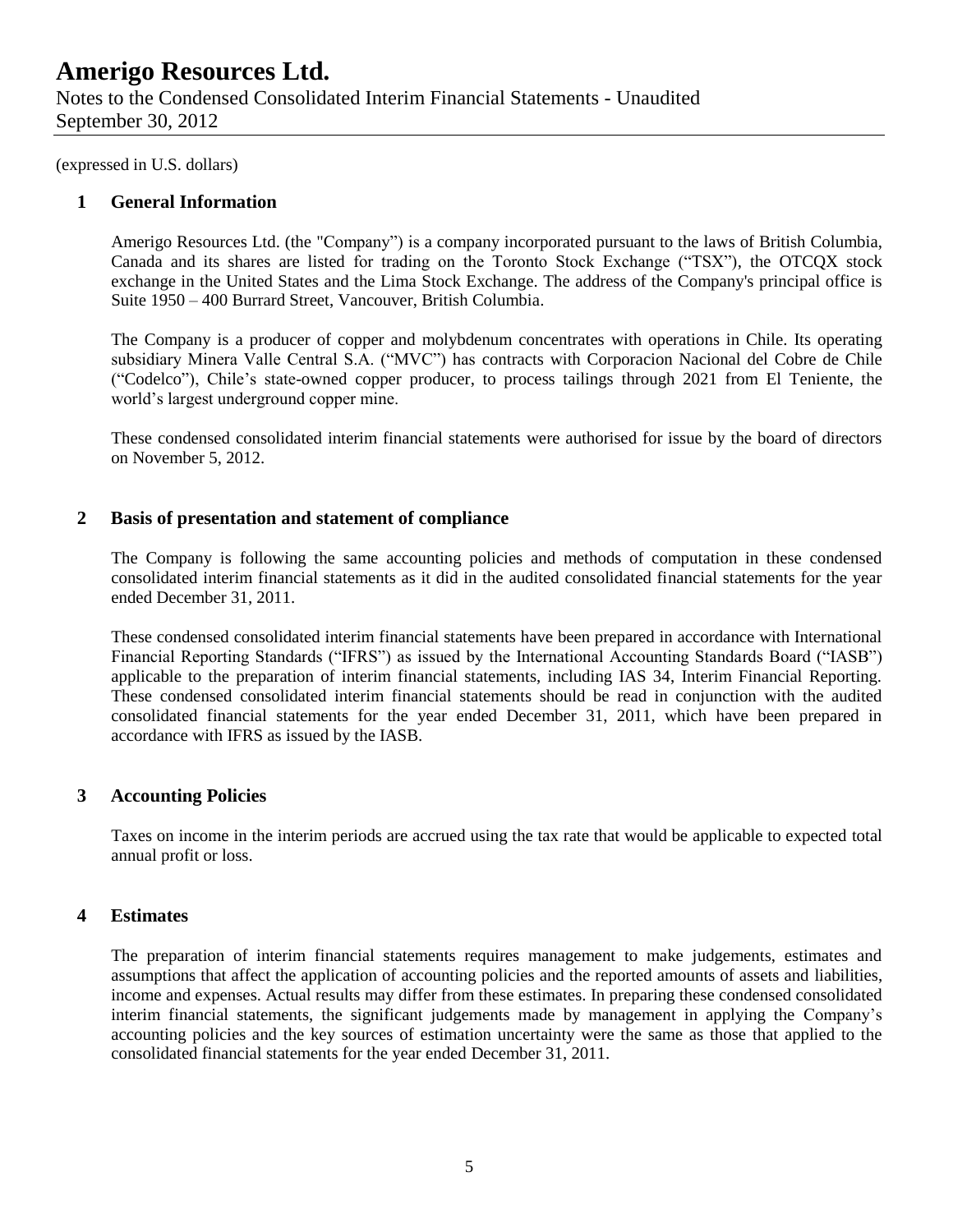Notes to the Condensed Consolidated Interim Financial Statements - Unaudited September 30, 2012

(expressed in U.S. dollars)

## **5 Inventories**

|                                        | September 30, | December 31,  |
|----------------------------------------|---------------|---------------|
|                                        | 2012          | 2011          |
|                                        |               | <sup>\$</sup> |
| Plant supplies and consumables at cost | 9,583,882     | 5,697,799     |
| Concentrate inventories                | 4,173,902     | 3,866,870     |
|                                        | 13,757,784    | 9,564,669     |

The write-down of inventories recognised in operating expenses amounted to \$360,882 (December 31, 2011: \$nil).

## **6 Available-for-sale financial assets**

|                            | September 30, | December 31,   |  |
|----------------------------|---------------|----------------|--|
|                            | 2012          | 2011           |  |
|                            |               | $\mathbf{\$}$  |  |
| <b>Beginning of period</b> | 8,722,744     | 25,583,511     |  |
| Exchange differences       | 217,570       | 245,285        |  |
| Disposals                  |               | (11, 119, 240) |  |
| Changes in fair value      | (3,039,606)   | (5,986,812)    |  |
| End of period              | 5,900,708     | 8,722,744      |  |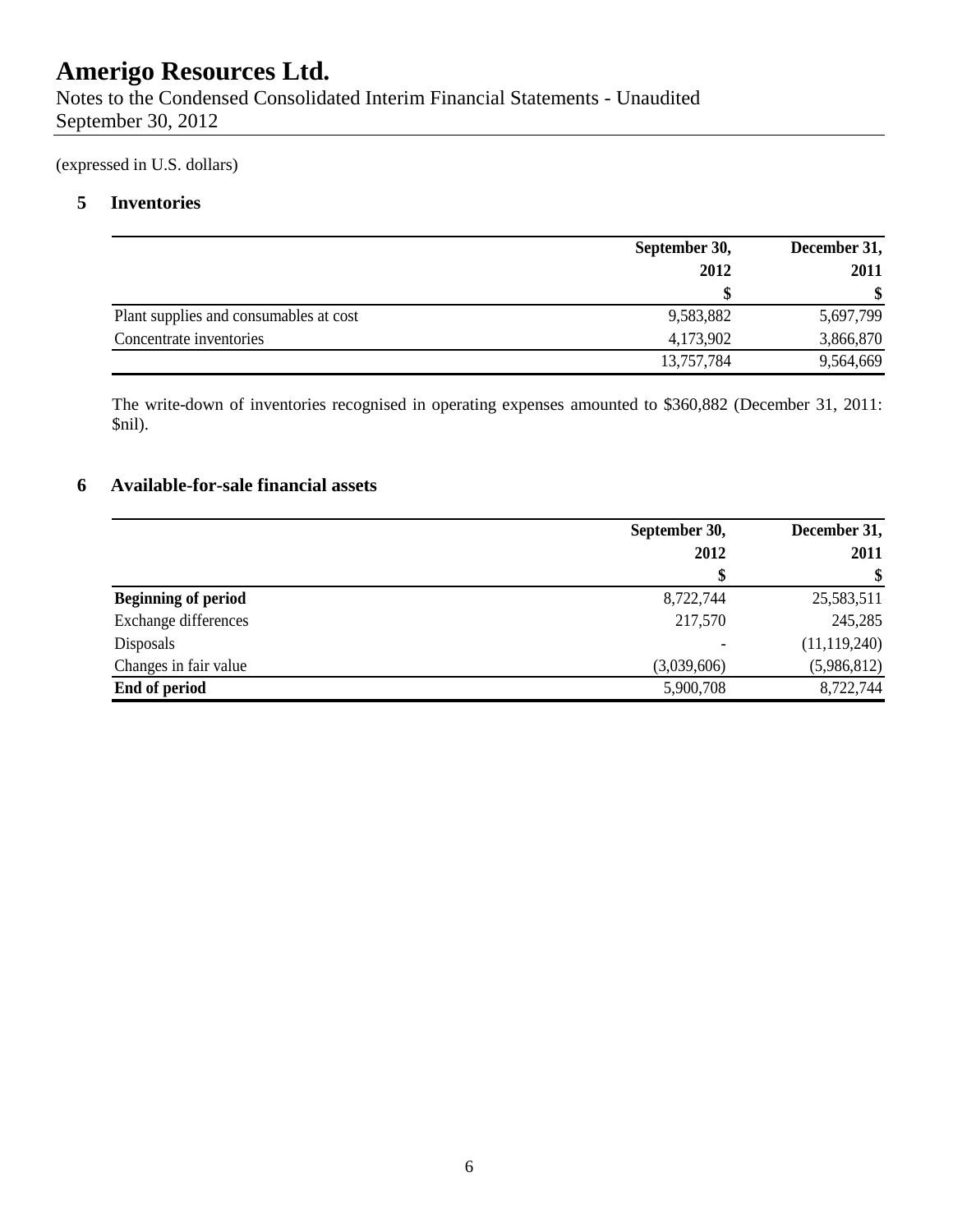Notes to the Condensed Consolidated Interim Financial Statements - Unaudited September 30, 2012

#### (expressed in U.S. dollars)

Available-for-sale financial assets include the following:

|                       | September 30, | December 31, |  |
|-----------------------|---------------|--------------|--|
|                       | 2012          | 2011         |  |
|                       | \$            | \$           |  |
| Candente Copper Corp. | 2,943,340     | 5,527,254    |  |
| Candente Gold Corp.   | 394,980       | 499,158      |  |
| Los Andes Copper Ltd. | 2,444,654     | 2,519,688    |  |
| Cobriza Metals Corp.  | 117,734       | 176,644      |  |
|                       | 5,900,708     | 8,722,744    |  |

- a) During the year ended December 31, 2011, the Company sold 5,000,000 Candente Copper Corp. ("Candente Copper") shares, and recognized a gain of \$9,750,931 in earnings. At September 30, 2012, Candente Copper's closing share price was Cdn\$0.50 and the fair value of the Company's approximately 5% investment in Candente Copper was \$2,943,340. During the nine months ended September 30, 2012, the Company recorded other comprehensive loss of \$2,583,914 (2011: other comprehensive loss of \$3,081,307) for the changes in fair value of this investment.
- b) At September 30, 2012 the fair value of the Company's approximately 4% investment in Candente Gold Corp. ("Candente Gold") was \$394,980 based on Candente Gold's closing share price of Cdn\$0.18. During YTD-2012 the Company recorded other comprehensive loss of \$104,178 (2011: other comprehensive loss of \$1,490,066) for the changes in the fair value of this investment.
- c) At September 30, 2012 the fair value of the Company's approximately 5% investment in Los Andes Copper Ltd. ("Los Andes") was \$2,444,654 based on Los Andes' closing share price of Cdn\$0.30. During YTD-2012 the Company recorded other comprehensive loss of \$75,034 (2011: other comprehensive loss of \$1,478,192) for the changes in the fair value of this investment.
- d) On October 6, 2011, the Company received a total of 1,157,656 shares of Cobriza Metals Corp. ("Cobriza"), an issuer listed on the TSX, following Cobriza's spinout from Candente Copper. At September 30, 2012, Cobriza's closing share price was Cdn\$0.10 and the fair value of the Company's approximately 4% investment in Cobriza was \$117,734. The Company recorded other comprehensive loss of \$58,910 for the decrease in the fair value of this investment during the nine months ended September 30, 2012 (2011: \$nil).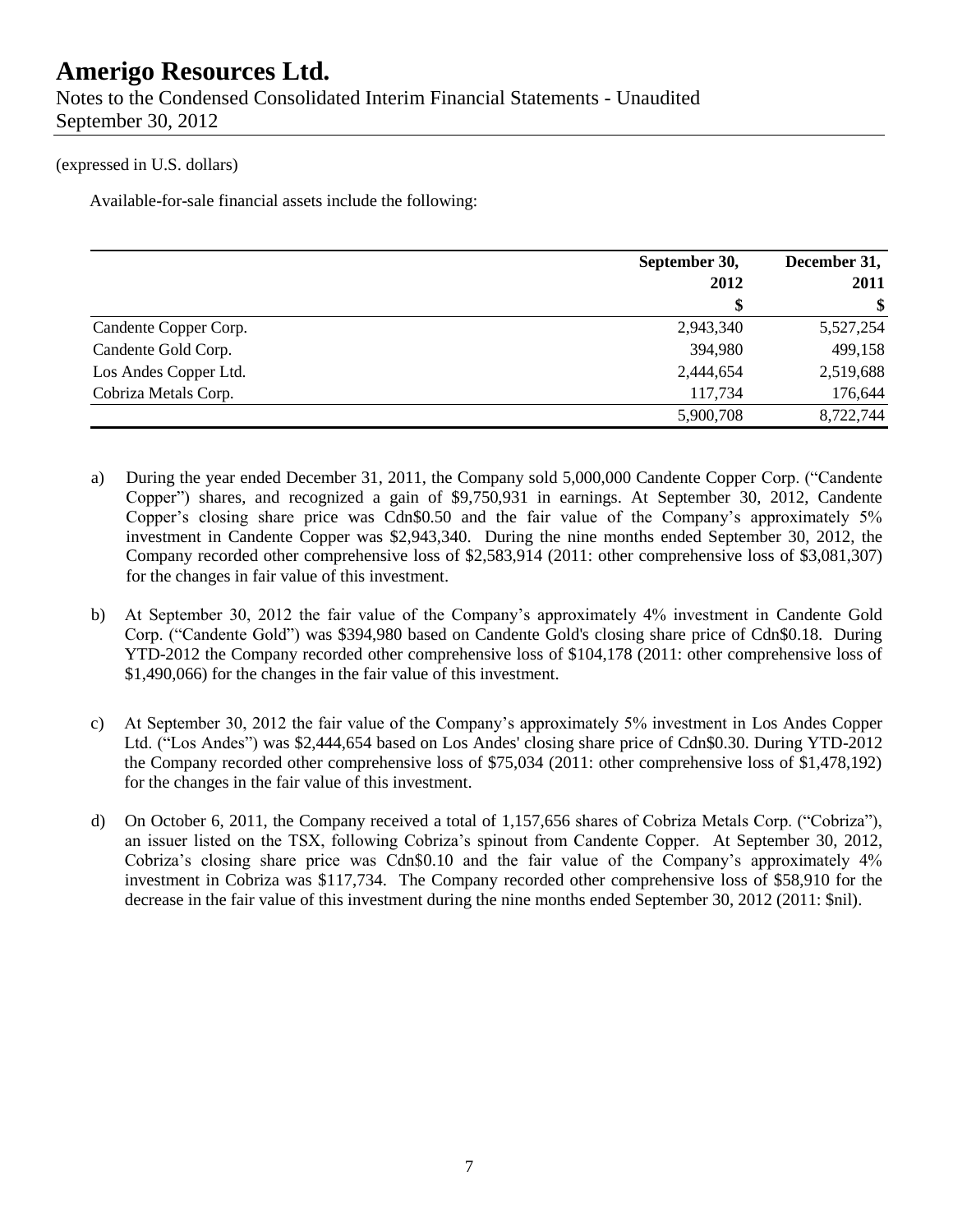September 30, 2012

(expressed in U.S. dollars)

### **7 El Teniente royalty payable**

MVC has a contract with Codelco – El Teniente ("DET") until 2021 to process tailings from the current production of the El Teniente mine in Chile ("fresh tailings"). MVC pays a royalty to DET on copper and molybdenum concentrates produced by MVC. The amount of the copper royalty on fresh tailings is determined pursuant to a formula that considers both the price of copper and the copper content in the fresh tailings. No royalties are payable on fresh tailings if the copper price is below \$0.80/lb (for copper content in fresh tailings between 0.09% and 0.1499%); if the copper price is between \$0.80/lb and \$0.95/lb, the royalty varies on a sliding scale from 0% to 10%; if the copper price is between \$0.95/lb and \$1.30/lb, the royalty varies on a sliding scale from 10% to 13.5%; and if the copper price is \$1.30/lb or higher, a maximum royalty of 13.5% is payable.

Royalty payments for copper concentrates production are calculated using the LME Price for copper for the month of delivery of the tailings, and invoiced by DET in Chilean Pesos ("CLP") using the higher of either the "Dolar Acuerdo" or the "Dolar Observado" exchange rates, on a monthly basis within 30 days of the end of the third month following the month of delivery of the tailings. Payment to DET is made within 10 days of receipt of invoices. Accordingly, the price base used for the calculation of the El Teniente royalty is, in most instances, not the same price base used for the pricing of copper concentrate sales.

Adjustments to the El Teniente royalty are recorded on a monthly basis for changes in copper concentrate deliveries during the settlement period.

MVC also pays to DET a royalty of 10% of MVC's net revenue received from the sale of molybdenum concentrates produced from fresh tailings.

The El Teniente royalties are recorded as a component of cost of sales.

During the quarter ended June 30, 2009, MVC reached an agreement with DET with respect to the processing tailings from the Colihues tailings impoundment ("old tailings"). The agreement provides for a sliding scale copper royalty on old tailings that is 3% if the LME Price is less than \$0.80/lb, and rises to approximately 30% at an LME Price of \$4.27/lb, but also contains a provision that the parties will review and potentially adjust the formula where the LME Price remains lower than \$1.95/lb or higher than \$4.27/lb for three consecutive months. For molybdenum prices lower than \$35/lb, the royalty on old tailings is 11.9% and for molybdenum prices greater than or equal to \$35/lb, the royalty is 12.4%. The agreement further provides that in December of each year the parties will revise the formula's grade and recovery parameters if necessary.

From time to time the Company may enter into short term modifications to the legal structure of the royalty arrangements with El Teniente. The Company's view is that these arrangements do not change the nature of the underlying Royalty arrangement.

As at September 30, 2012, royalties payable to El Teniente were \$21,600,902 (December 31, 2011: \$9,523,714), representing approximately six months of royalties. The higher amount of royalties payable was caused by delays in the issuance of El Teniente royalty invoices.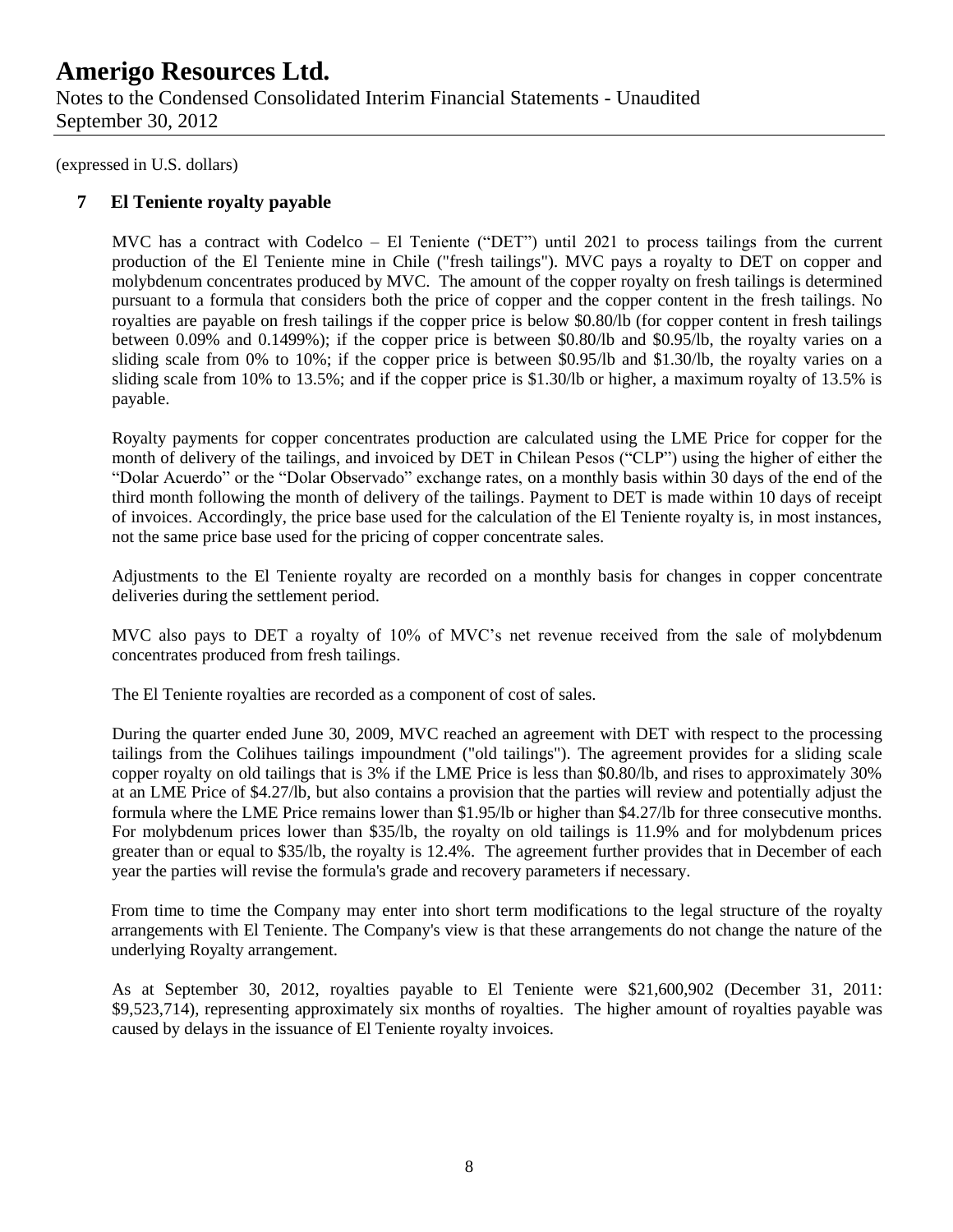Notes to the Condensed Consolidated Interim Financial Statements - Unaudited September 30, 2012

(expressed in U.S. dollars)

### **8 Property, plant and equipment**

|                                      |                  | <b>Machinery</b> and |                |
|--------------------------------------|------------------|----------------------|----------------|
|                                      | <b>Plant</b> and | equipment and        |                |
|                                      | infrastructure   | other assets         | <b>Total</b>   |
|                                      | \$               | \$                   | \$             |
| Year ended December 31, 2011         |                  |                      |                |
| Opening net book amount              | 113,352,478      | 27,321,165           | 140,673,643    |
| Exchange differences                 | (11,056,710)     | (2,508,032)          | (13, 564, 742) |
| <b>Additions</b>                     | 20,708,643       | 5,029,752            | 25,738,395     |
| Disposals                            |                  | (36, 335)            | (36, 335)      |
| Depreciation charge                  | (11, 492, 306)   | (2,679,755)          | (14, 172, 061) |
| <b>Closing net book amount</b>       | 111,512,105      | 27,126,795           | 138,638,900    |
| <b>At December 31, 2011</b>          |                  |                      |                |
| Cost                                 | 164, 135, 741    | 49,111,576           | 213,247,317    |
| Accumulated depreciation             | (52, 623, 636)   | (21, 984, 781)       | (74, 608, 417) |
| Net book amount                      | 111,512,105      | 27,126,795           | 138,638,900    |
|                                      |                  |                      |                |
| Nine months ended September 30, 2012 |                  |                      |                |
| Opening net book amount              | 111,512,105      | 27,126,795           | 138,638,900    |
| Exchange differences                 | 11,053,492       | 2,586,839            | 13,640,331     |
| <b>Additions</b>                     | 14,708,997       | 3,662,430            | 18,371,427     |
| Depreciation charge                  | (9,277,260)      | (2,005,070)          | (11, 282, 330) |
| <b>Closing net book amount</b>       | 127,997,334      | 31,370,994           | 159,368,328    |
|                                      |                  |                      |                |
| At September 30, 2012                |                  |                      |                |
| Cost                                 | 195,216,527      | 57,201,869           | 252,418,396    |
| Accumulated depreciation             | (67, 219, 193)   | (25,830,875)         | (93,050,068)   |
| Net book amount                      | 127,997,334      | 31,370,994           | 159,368,328    |

Included in property, plant and equipment as asset under construction at September 30, 2012 was \$15,306,538 (December 31, 2011: \$9,646,007) related to a pilot plant to treat oxide material.

Total interest of \$200,470 was capitalised to September 30, 2012 (December 31, 2011: \$160,006) and is included in property, plant and equipment at September 30, 2012.

In connection with one of the bank loans described in Note 10, MVC has provided collateral on machinery and equipment valued at approximately \$4,010,000.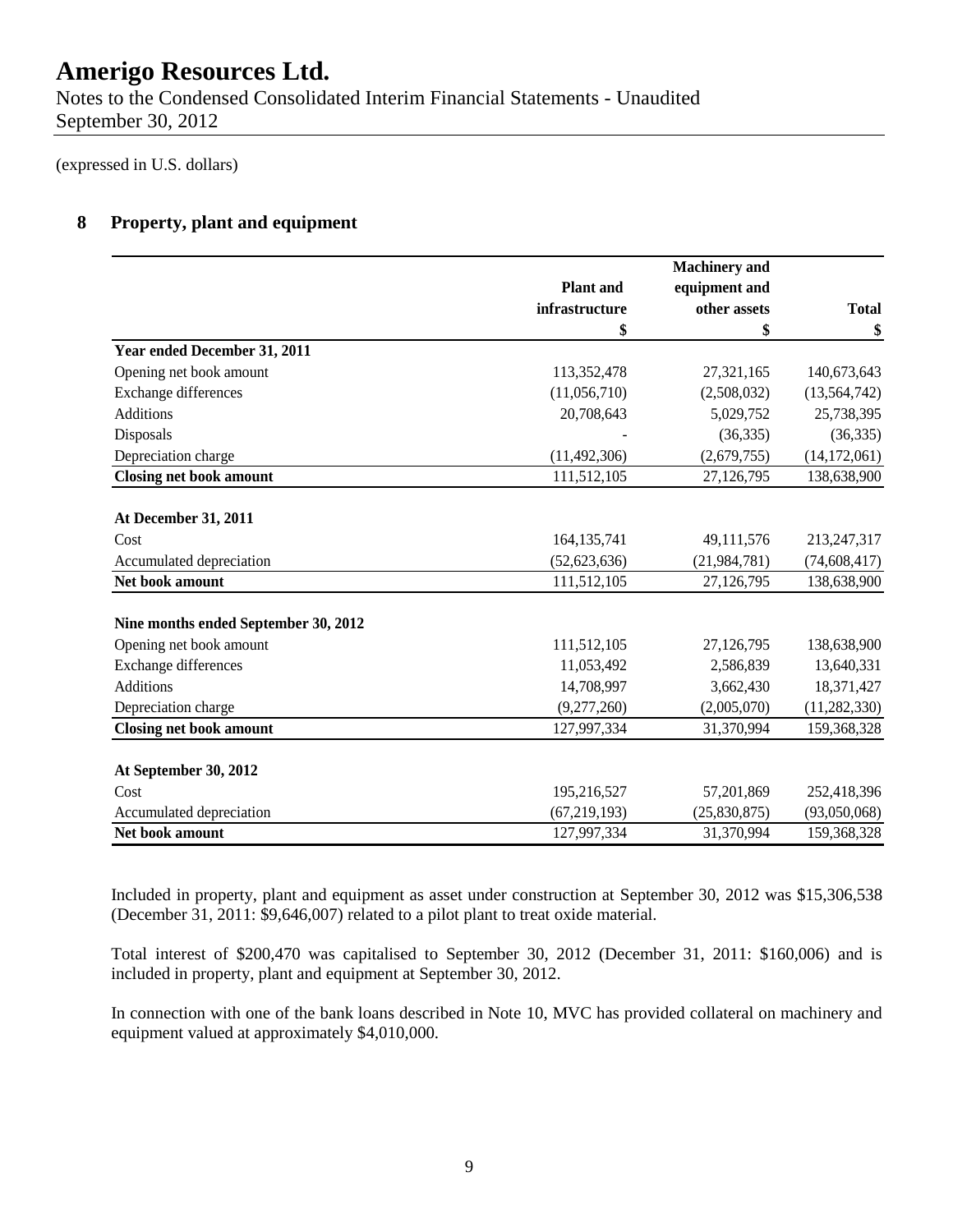Notes to the Condensed Consolidated Interim Financial Statements - Unaudited September 30, 2012

(expressed in U.S. dollars)

### **9 Intangible assets**

|                                     | \$         |
|-------------------------------------|------------|
| Net book amount, December 31, 2010  | 9,233,924  |
| Exchange differences                | (859, 120) |
| Charged to earnings                 | (648, 553) |
| Net book amount, December 31, 2011  | 7,726,251  |
| Exchange differences                | 716,087    |
| Charged to earnings                 | (703, 561) |
| Net book amount, September 30, 2012 | 7,738,777  |

### **10 Borrowings**

|                                                             | September 30,<br>2012    | December 31,<br>2011 |
|-------------------------------------------------------------|--------------------------|----------------------|
|                                                             | \$                       | \$                   |
| Bank loans (Note $10(a)$ , (b), (c) and (d))                | 2,500,590                | 4,619,149            |
| Less: Short-term debt and current portion of long-term debt | (2,500,590)              | (3,854,551)          |
|                                                             | $\overline{\phantom{a}}$ | 764,598              |

a) In October 2009, MVC obtained from a Chilean bank a loan denominated in Unidades de Fomento ("UF"), the Chilean indexed monetary unit. The principal amount of this loan was UF167,600 (the equivalent of CLP 3,500,000,000 or \$6,508,957 at the loan grant date). This loan was repaid in full during the quarter ended December 31, 2011.

b) In November 2010, MVC obtained from the same bank described in note 10(a) an additional loan denominated in U.S. dollars in the principal amount of \$4,000,000 to assist with the financing of MVC's investment in a pilot plant to treat oxide material. The balance of this loan and accrued interest at September 30, 2012 was \$500,000 (December 31, 2011: \$2,004,160). Total borrowing costs of \$200,470 on this loan have been capitalized, at a capitalization rate of 100%.

This loan was repayable in eight equal quarterly instalments of \$500,000 from March 15, 2011 to December 15, 2012, provided for interest at an annual rate of 4.68%, and required MVC to meet certain interest coverage, debt to equity and bank debt to EBITDA ratios at June 30 and December 31 in each year during the term of the loan. MVC was in compliance with all debt covenants at September 30, 2012.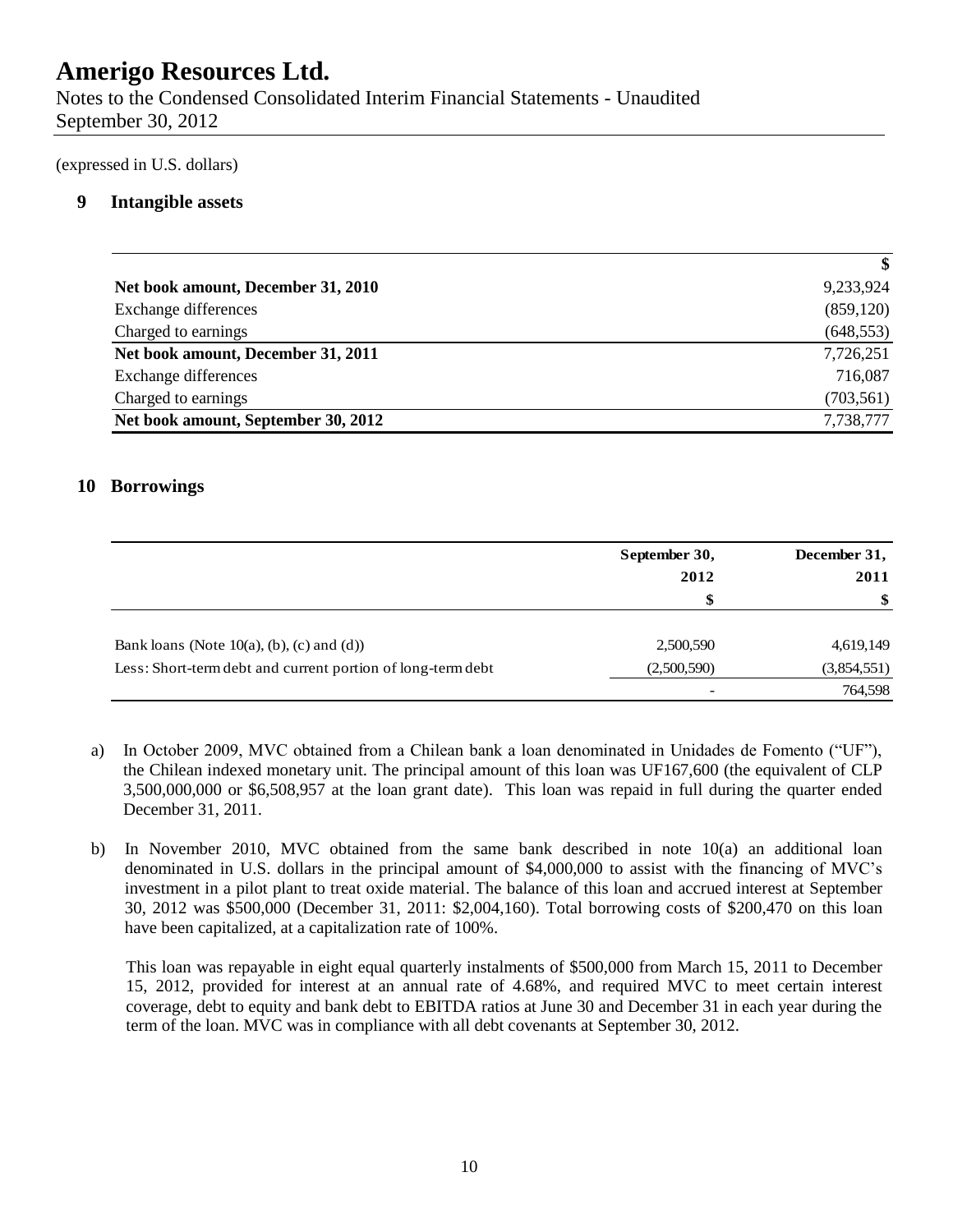#### (expressed in U.S. dollars)

c) In December 2008, MVC obtained a \$5,000,000 loan from a Chilean bank. In May 2009, the loan was converted into a CLP loan and on May 12, 2010 it was restructured as a three year loan.

The principal amount of this loan is CLP2,858,250,000 and it is repayable in 36 equal monthly instalments of CLP79,395,833 from June 2010 to May 2013. The loan agreement provides for interest at a variable rate of Chilean Association of Banks and Financial Institutions Tasa Bancaria ("TAB") plus 2.5%. Concurrently with the loan agreement, the Company entered into an interest rate swap ("IRS") through which it fixed the rate of the loan to an annual rate of 9.96%. The Company has recognized the IRS in the balance sheet at fair value with changes in its fair value recognized in earnings. MVC provided the bank with security in certain machinery and equipment with a value of approximately \$4,010,000 as collateral. The balance of the loan and accrued interest at September 30, 2012 was the CLP equivalent of \$1,357,139 (December 31, 2011: \$2,614,989).

- d) In January 2012, Minera Valle Central Generacion S.A. ("MVC Generacion"), a wholly-owned subsidiary, obtained from a Chilean bank a working capital loan of CLP 301,000,000 (the equivalent of \$615,555 at the loan grant date) at an interest rate of 0.59% per month. This loan was repayable on October 19, 2012, but was renewed for a further three-month term subsequent to September 30, 2012 (Note 20). The balance of the loan and accrued interest at September 30, 2012 was the CLP equivalent of \$643,451 (December 31, 2011: \$nil).
- e) In July 2011 MVC entered into an agreement with a Chilean bank to secure a revolving working capital line of credit for up to \$20 million or its equivalent in CLP (the "Line of Credit"). The Line of Credit has a term to July 4, 2014. For borrowings in CLP, this loan provides for interest at a variable rate of TAB plus an applicable margin, and for borrowings in US dollars provides for interest at a variable rate of LIBOR-30 days plus applicable margin,. Current borrowing rates would be 0.64% per month on CLP draws and 0.15% per month on US dollar draws. The Line of Credit requires MVC to meet minimum quarterly equity, debt to equity and maximum debt ratios. MVC was in compliance with these covenants at September 30, 2012. No funds have been drawn down on this line of credit.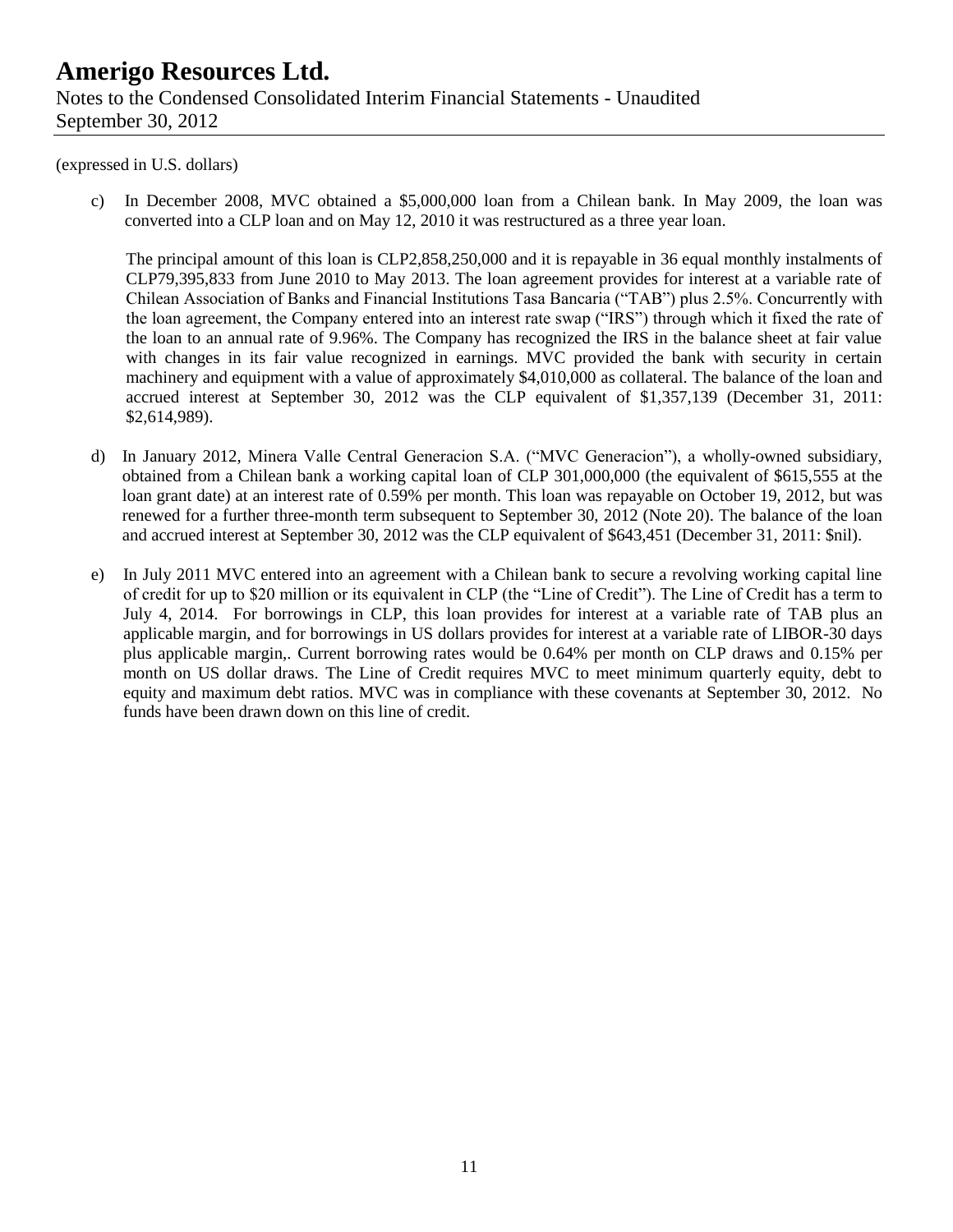Notes to the Condensed Consolidated Interim Financial Statements - Unaudited September 30, 2012

(expressed in U.S. dollars)

### **11 Related party transactions**

(a) Royalties to related parties

Amerigo holds its interest in MVC through Amerigo International Holdings Corp. ("Amerigo International").

Amerigo International is wholly-owned by Amerigo except for certain outstanding Class A shares which are owned indirectly by Amerigo's President and Chief Executive Officer, an associate of the President and Chief Executive Officer, a former director of Amerigo and an associate of that former director. The Class A shares were issued as part of a tax-efficient structure for the payment of the royalty (the "Royalty") granted in exchange for the transfer to the Company of an option to purchase MVC.

In accordance with the articles of Amerigo International, the holders of the Class A shares are not entitled to any dividend or to other participation in the profits of Amerigo International, except for a total royalty dividend, if declared by the directors of Amerigo International, in an amount equal to the amount of the Royalty.

The Royalty is calculated as follows:

- \$0.01 for each pound of copper equivalent produced from El Teniente tailings by MVC or any successor entity to MVC if the price of copper is under \$0.80, or
- \$0.015 for each pound of copper equivalent produced from El Teniente tailings by MVC or any successor entity to MVC if the price of copper is \$0.80 or more.

The Royalty is a derivative financial instrument. This liability is measured at fair value, with changes in fair value recorded in profit for the period.

The Royalty is paid as a royalty dividend on the Class A shares of Amerigo International. During the nine months ended September 30, 2012, royalties totalling \$621,267 were paid or accrued to the Amerigo International Class A shareholders on production in the period (2011: \$535,949). At September 30, 2012, \$63,063 of this amount remained outstanding (December 31, 2011: \$74,967).

(b) Purchases of goods and services

The Company's related parties consist of companies owned by executive officers and directors, as follows:

|                                   | Nature of transactions |
|-----------------------------------|------------------------|
| Zeitler Holdings Corp.            | Management             |
| Michael J. Kuta Law Corporation   | Management             |
| Delphis Financial Strategies Inc. | Management             |

The Company incurred the following fees in connection with companies owned by executive officers and directors and in respect of salaries paid to an officer. Transactions have been measured at the exchange amount which is determined on a cost recovery basis.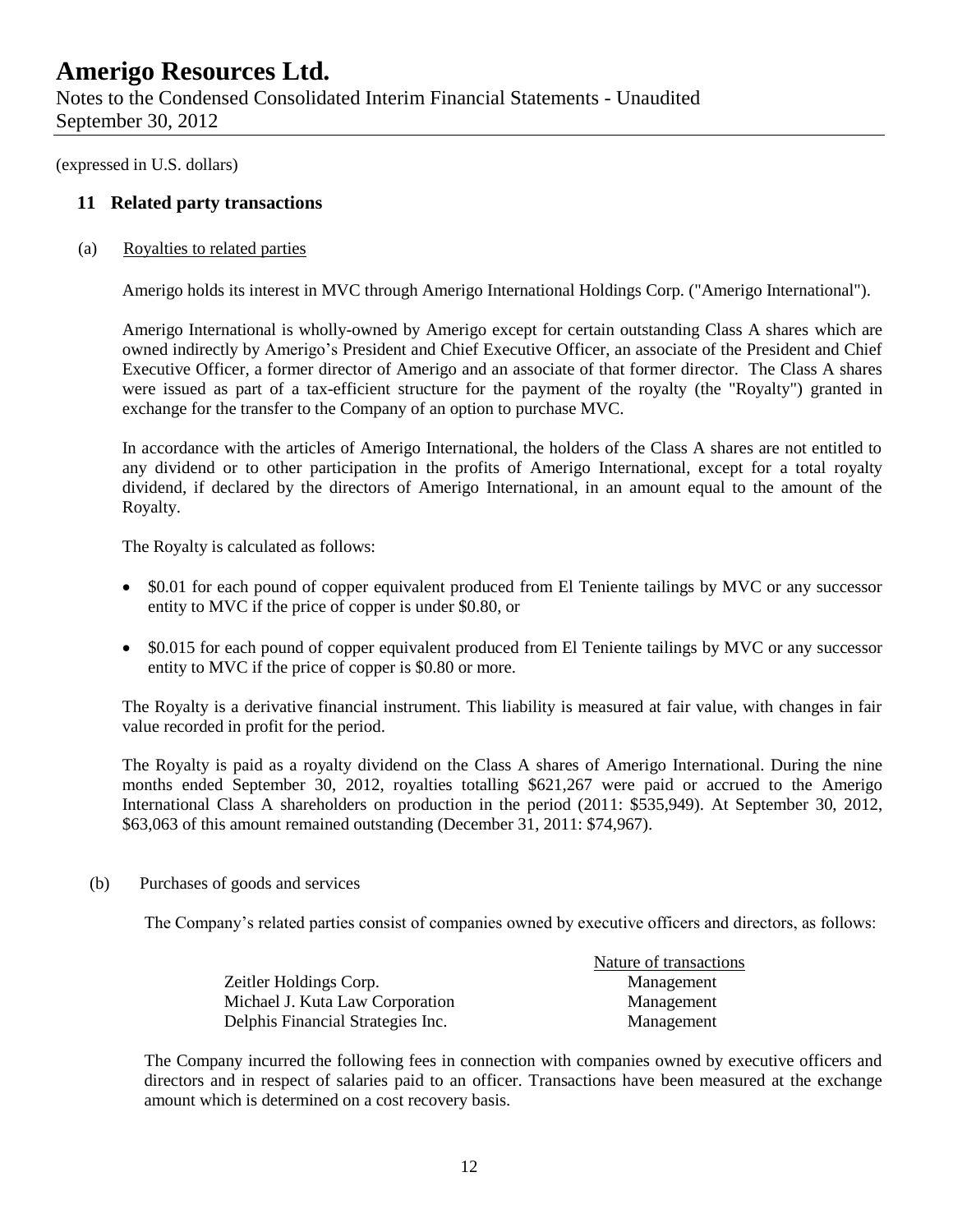Notes to the Condensed Consolidated Interim Financial Statements - Unaudited September 30, 2012

(expressed in U.S. dollars)

|                              | Nine months   | Nine months   |
|------------------------------|---------------|---------------|
|                              | ended         | ended         |
|                              | September 30, | September 30, |
|                              | 2012          | 2011          |
|                              |               | <sup>\$</sup> |
| Management fees and salaries | 605,507       | 498,813       |

### (c) Key management compensation

The remuneration of directors and other members of key management during the nine months ended September 30, 2012 and 2011 was as follows:

|                                          | Nine months   | Nine months   |  |
|------------------------------------------|---------------|---------------|--|
|                                          | ended         | ended         |  |
|                                          | September 30, | September 30, |  |
|                                          | 2012          | 2011          |  |
|                                          | \$            | \$            |  |
| Salaries, management and directors' fees | 793,649       | 656,588       |  |
| Share-based payments                     | 902,691       | 1,578,614     |  |
|                                          | 1,696,340     | 2,235,202     |  |

Share-based payments are in respect of options vested to key management personnel, with the fair value determined in accordance with the Black-Scholes option-pricing model.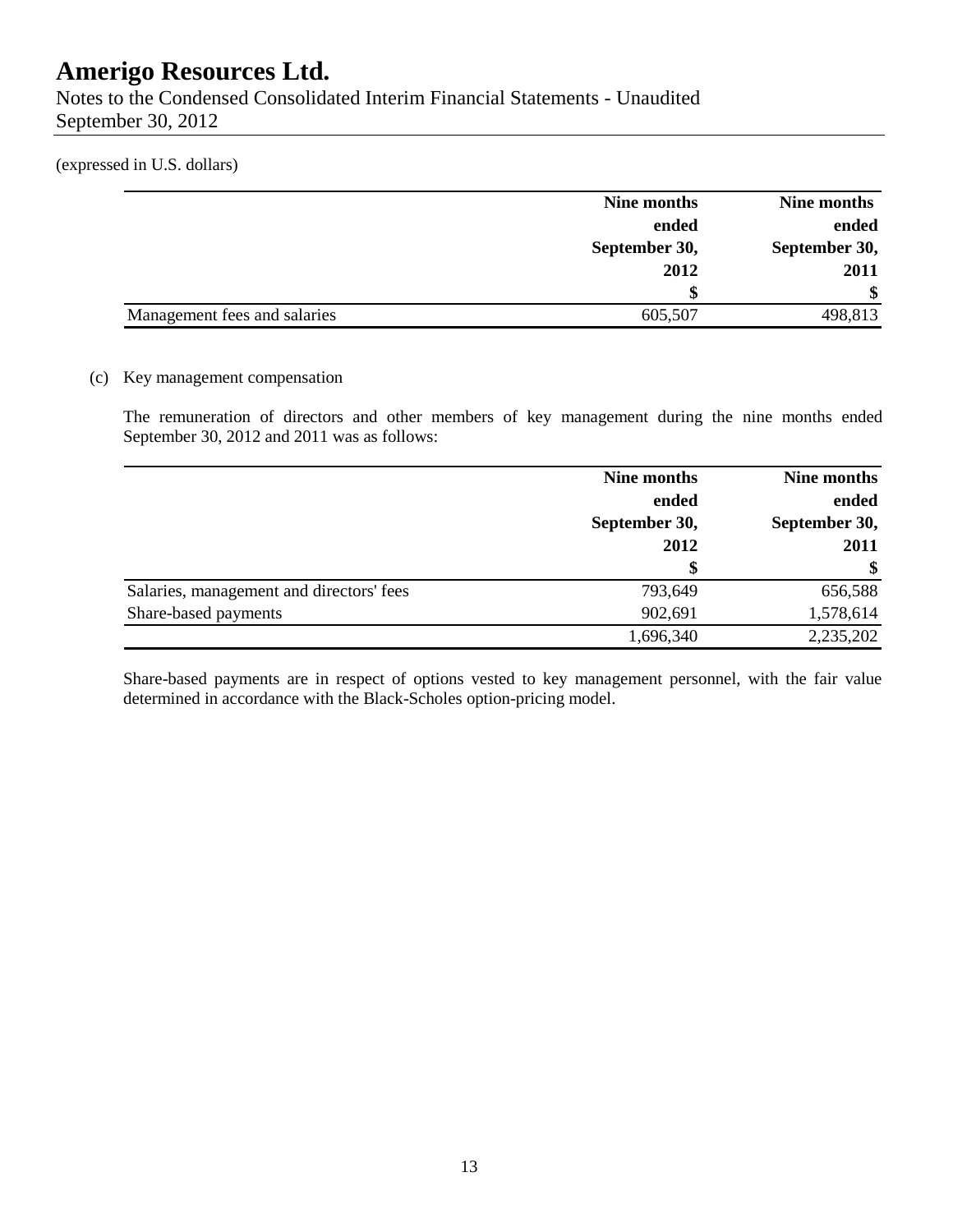Notes to the Condensed Consolidated Interim Financial Statements - Unaudited September 30, 2012

(expressed in U.S. dollars)

### **12 Equity**

a) Share capital

Authorised share capital consists of an unlimited number of common shares without par value.

b) Share options

The weighted average fair value of the share options granted in the period was estimated at Cdn\$0.28 per option (2011: Cdn\$0.45) at the grant date based on the Black-Scholes option-pricing model using the following assumptions:

|                                 | 2012   | 2011   |
|---------------------------------|--------|--------|
|                                 | \$     | \$     |
| Weighted average share price    | 0.73   | 1.28   |
| Weighted average exercise price | 0.73   | 1.28   |
| Dividend yield                  | 5.51%  | 3.16%  |
| Risk free interest rate         | 1.25%  | 2.29%  |
| Pre-vest forfeiture rate        | 0%     | 0%     |
| Expected life (years)           | 3.66   | 3.61   |
| Expected volatility             | 71.73% | 67.93% |

Outstanding share options:

|                        | <b>September 30, 2012</b> |                          | <b>December 31, 2011</b> |          |
|------------------------|---------------------------|--------------------------|--------------------------|----------|
|                        |                           | Weighted                 |                          | Weighted |
|                        |                           | average                  |                          | average  |
|                        |                           | exercise                 |                          | exercise |
|                        | <b>Share</b>              | price                    | <b>Share</b>             | price    |
|                        | options                   | Cdn\$                    | options                  | $Cdn$ \$ |
| At start of the period | 10,070,000                | 1.25                     | 9,010,000                | 1.38     |
| Granted                | 3,900,000                 | 0.73                     | 3,200,000                | 1.28     |
| Exercised              |                           | $\overline{\phantom{0}}$ | (780,000)                | 0.33     |
| Expired                | (1,670,000)               | 2.23                     | (1,360,000)              | 2.69     |
| At end of the period   | 12,300,000                | 0.95                     | 10,070,000               | 1.25     |
| Vested and exercisable | 10,800,000                | 0.99                     | 10,070,000               | 1.25     |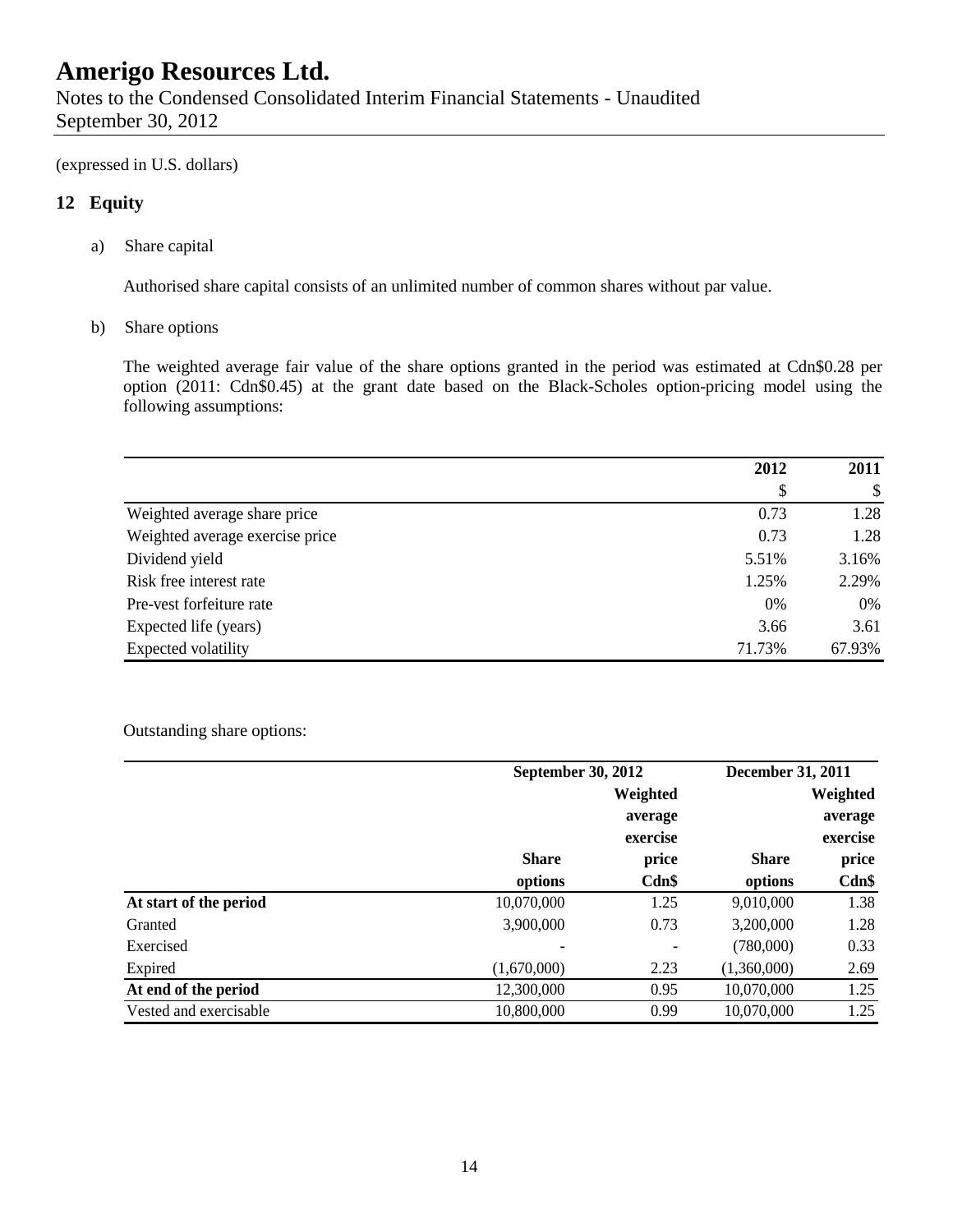### (expressed in U.S. dollars)

Information relating to share options outstanding at September 30, 2012 is as follows:

|               |                     |               | Weighted<br>average | Weighted       | Weighted<br>average<br>remaining |
|---------------|---------------------|---------------|---------------------|----------------|----------------------------------|
|               |                     |               | exercise price      | average        | life                             |
|               |                     |               | on                  | exercise price | of                               |
| Outstanding   | <b>Vested share</b> |               | outstanding         | on vested      | outstanding                      |
| share options | options             | Price range   | options             | options        | options                          |
|               |                     | $Cdn$ \$      | Cdn\$               | \$             | (years)                          |
| 1,700,000     | 1,000,000           | $0.31 - 0.69$ | 0.42                | 0.35           | 2.84                             |
| 3,165,000     | 3,165,000           | $0.70 - 0.74$ | 0.70                | 0.70           | 2.42                             |
| 3,200,000     | 2,400,000           | $0.75 - 0.95$ | 0.77                | 0.77           | 4.43                             |
| 3,200,000     | 3,200,000           | 0.96-1.73     | 1.28                | 1.28           | 3.46                             |
| 1,035,000     | 1,035,000           | 1.74-2.13     | 2.13                | 2.13           | 0.47                             |
| 12,300,000    | 10,800,000          |               | 0.95                | 0.99           | 3.11                             |

Further information about share options is as follows:

|                               | Nine months   | Nine months   |
|-------------------------------|---------------|---------------|
|                               | ended         | ended         |
|                               | September 30, | September 30, |
|                               | 2012          | 2011          |
|                               |               | \$            |
| Total compensation recognized | 933,519       | 1,629,537     |

All option pricing models take into account, as a minimum, the following factors:

- a) The exercise price of the option;
- b) The life of the option;
- c) The price of the underlying shares at the time of grant;
- d) The expected volatility of the share price;
- e) The dividends expected on the shares (if appropriate); and
- f) The risk-free interest rate for the life of the option.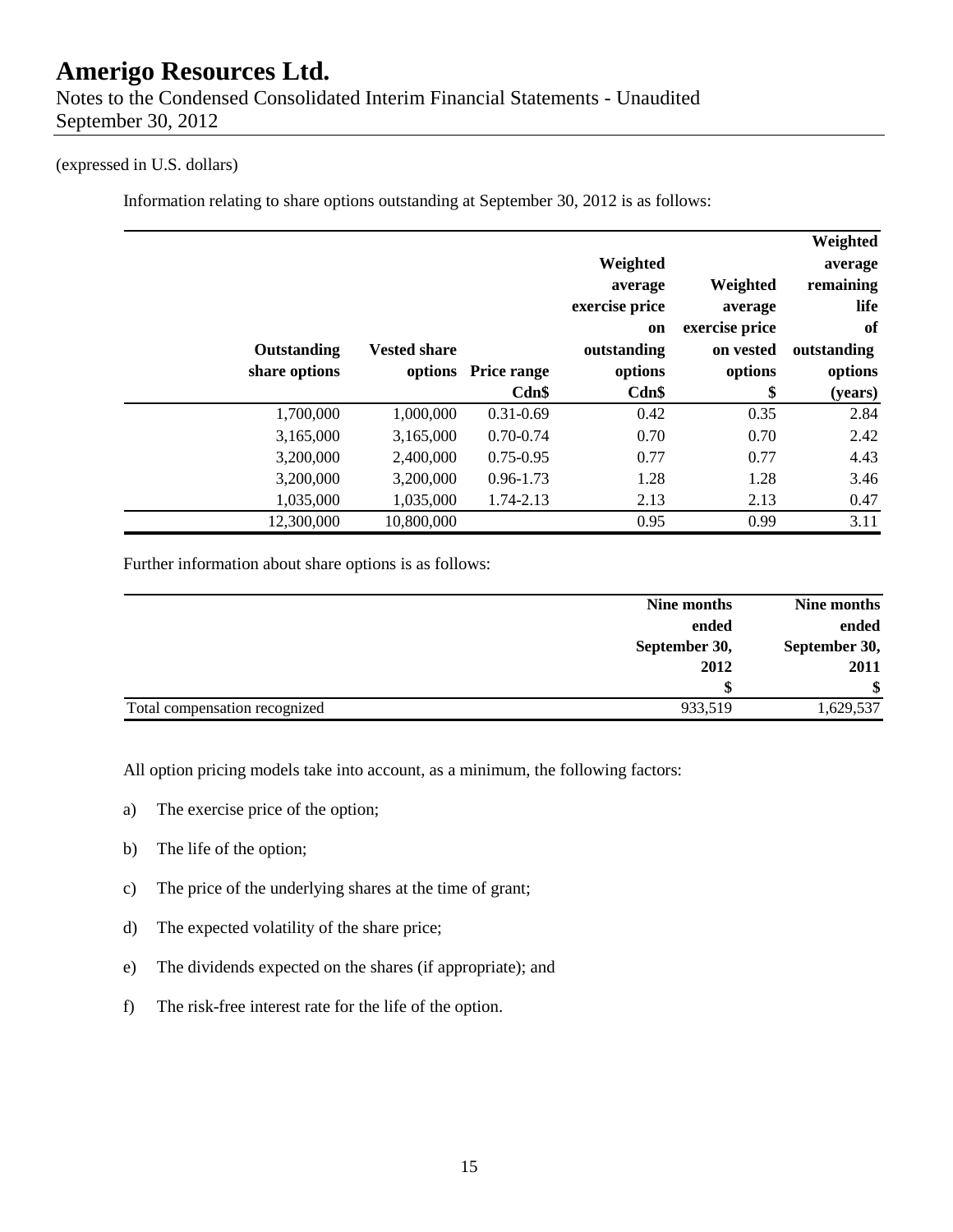Notes to the Condensed Consolidated Interim Financial Statements - Unaudited September 30, 2012

### (expressed in U.S. dollars)

- c) (Loss) earnings per share
	- (i) Basic

Basic (loss) earnings per share are calculated by dividing the profit (loss) attributable to equity owners of the Company by the weighted average number of ordinary shares in issue during the period.

|                                   | September 30, | September 30, |  |
|-----------------------------------|---------------|---------------|--|
|                                   | 2012          | 2011          |  |
|                                   | \$            | \$            |  |
| (Loss) profit for the period      | (2,880,927)   | 12,345,669    |  |
| Weighted average number of shares | 172,290,344   | 171,964,140   |  |
| Basic (loss) earnings per share   | (0.02)        | 0.07          |  |

### (ii) Diluted

Diluted (loss) earnings per share is computed similar to basic (loss) earnings per share except that the weighted average shares outstanding are increased to include additional shares for the assumed exercise of stock options, if dilutive. The number of additional shares is calculated by assuming that outstanding stock options were exercised and that the proceeds from such exercises were used to acquire common stock at the average market price during the reporting periods.

|                                                     | September 30, | September 30, |
|-----------------------------------------------------|---------------|---------------|
|                                                     | 2012          | 2011          |
|                                                     | \$            | \$            |
| (Loss) profit for the period                        | (2,537,744)   | 12,345,669    |
|                                                     |               |               |
| Weighted average number of ordinary shares in issue | 172,290,344   | 171,964,140   |
| Effect of dilutive securities:                      |               |               |
| Share options                                       |               | 416,418       |
| Weighted average diluted shares outstanding         | 172,290,344   | 172,380,558   |
|                                                     | (0.01)        | 0.07          |
| Diluted (loss) earnings per share                   |               |               |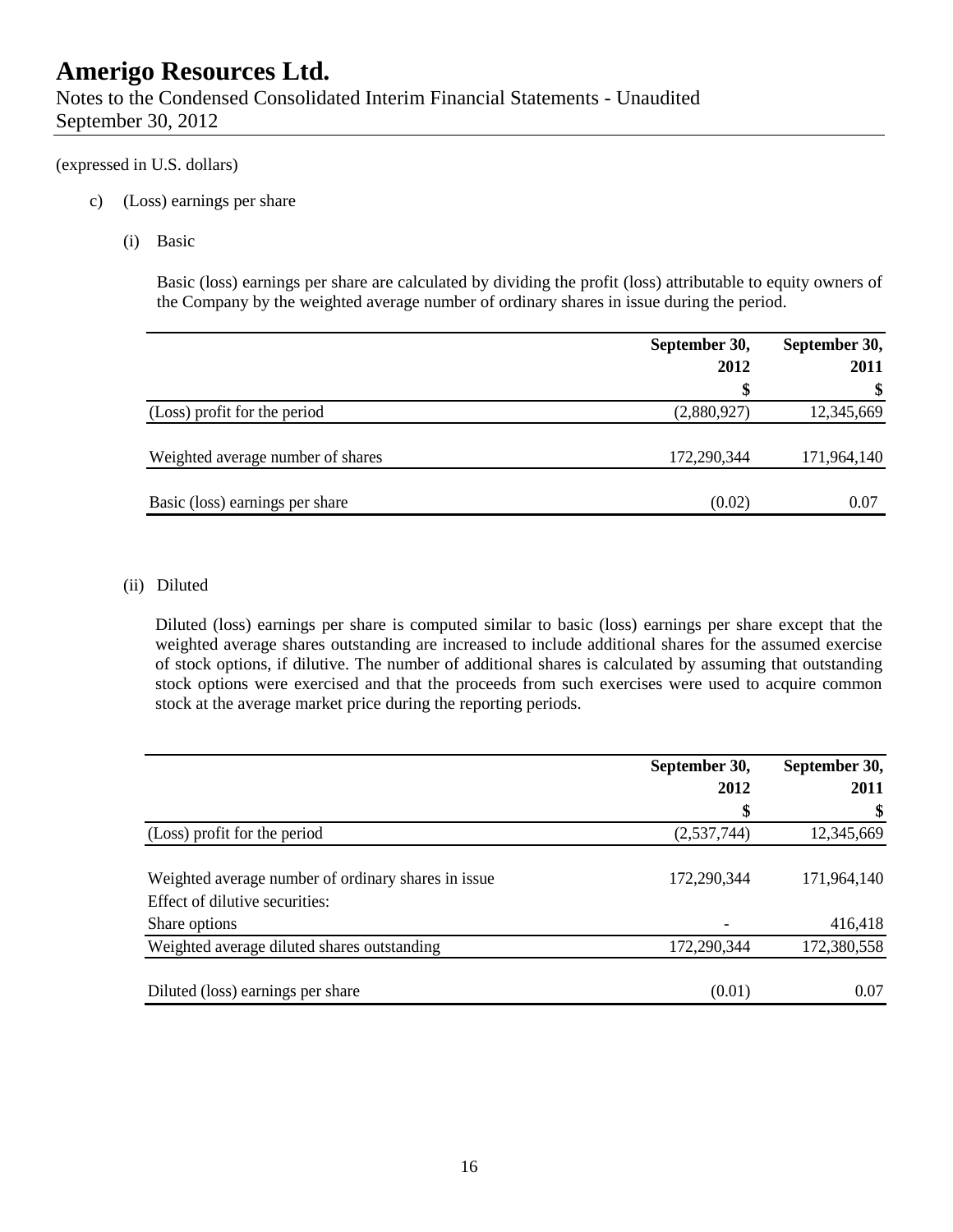(expressed in U.S. dollars)

### **13 Segment information**

Operating segments are based on the reports reviewed by the board of directors that are used to make strategic decisions. The Company has one operating segment, the production of copper concentrates, with the production of molybdenum concentrates as a by-product.

The geographic distribution of non-current assets is as follows:

|        | Property, plant and equipment |                               | <b>Other</b> |            |  |              |
|--------|-------------------------------|-------------------------------|--------------|------------|--|--------------|
|        | September 30,                 | December 31,<br>September 30, |              |            |  | December 31, |
|        | 2012                          | 2011                          | 2012         | 2011       |  |              |
| Chile  | 159,007,456                   | 138,250,164                   | 13,094,604   | 15,779,857 |  |              |
| Canada | 360,872                       | 388,736                       | 1,224,630    | 1,259,984  |  |              |
|        | 159,368,328                   | 138,638,900                   | 14,319,234   | 17,039,841 |  |              |

All of the Company's sales are to external customers and originate in Chile.

The Company's sales to one customer represent 87% of reported revenue (2011: 93 %).

### **14 Cost of sales**

|                               | <b>Quarter</b><br>ended | <b>Quarter</b><br>ended | Nine months<br>ended | Nine months<br>ended |
|-------------------------------|-------------------------|-------------------------|----------------------|----------------------|
|                               | September 30,           | September 30,           | September 30,        | September 30,        |
|                               | 2012                    | 2011                    | 2012                 | 2011                 |
|                               | \$                      | \$                      | \$                   | \$                   |
| Direct production costs       | 30,056,883              | 23,082,385              | 85,173,468           | 66,910,111           |
| El Teniente royalty           | 10,178,780              | 10,817,627              | 31,452,228           | 31,809,604           |
| Depreciation and amortization | 4,050,887               | 3,501,761               | 11,985,892           | 10,317,956           |
| Administration                | 1,515,213               | 1,010,817               | 3,894,828            | 2,872,770            |
| Transportation                | 483,049                 | 402,722                 | 1,237,681            | 1,122,504            |
| Total cost of sales           | 46,284,812              | 38,815,312              | 133,744,097          | 113,032,945          |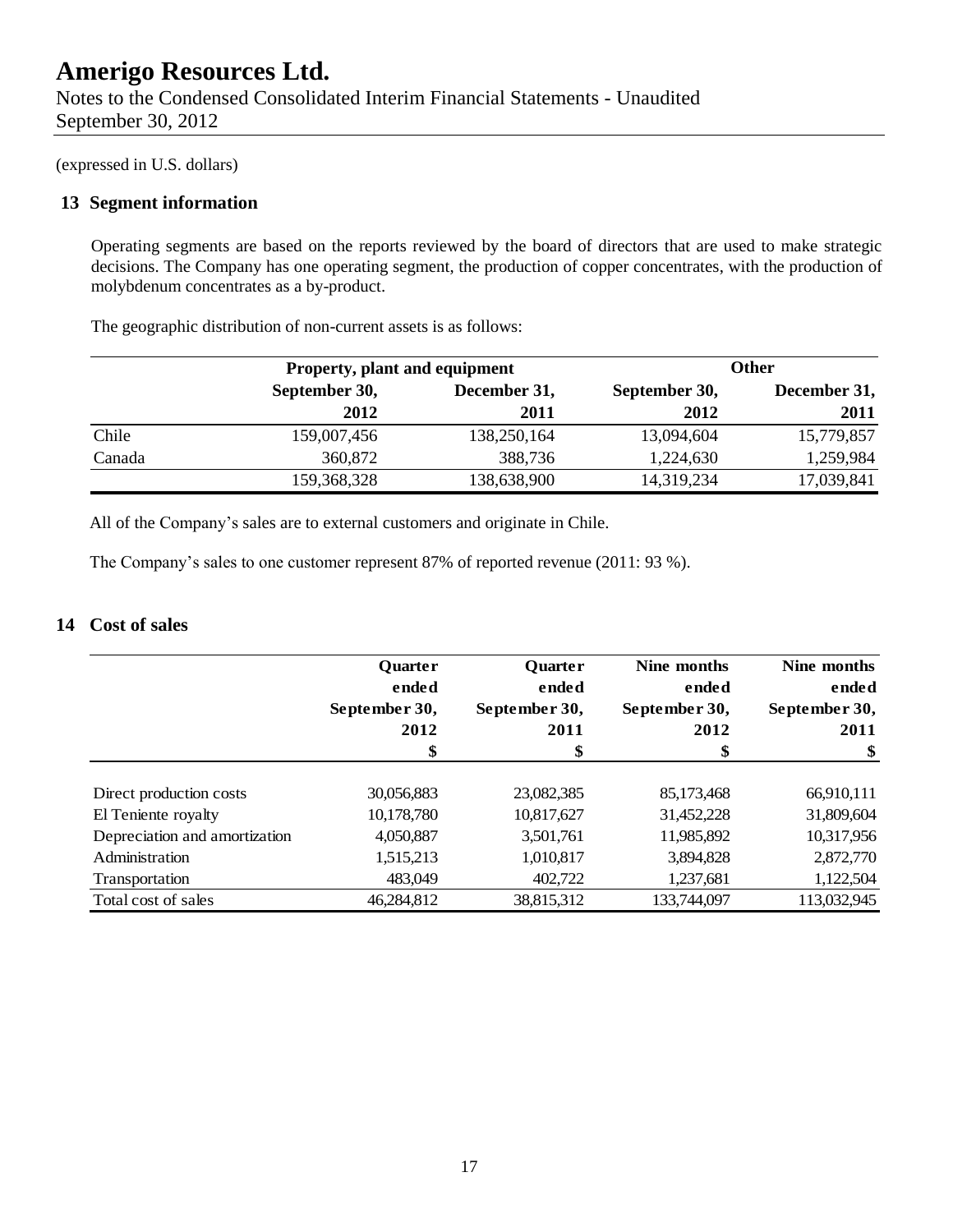Notes to the Condensed Consolidated Interim Financial Statements - Unaudited September 30, 2012

(expressed in U.S. dollars)

## **15 General and administration expenses**

|                                            | <b>Ouarter</b><br>ended | <b>Quarter</b><br>ended |                        | Nine months<br>ended |
|--------------------------------------------|-------------------------|-------------------------|------------------------|----------------------|
|                                            | September 30,           | September 30,           | ended<br>September 30, | September 30,        |
|                                            | 2012                    | 2011                    | 2012                   | 2011                 |
|                                            | \$                      | \$                      | \$                     | \$                   |
| Office and general expenses                | 371,267                 | 527,042                 | 1,085,886              | 1,075,446            |
| Salaries, management and professional fees | 515,835                 | 343,754                 | 1,209,127              | 1,097,305            |
| Share-based payments                       | 213,785                 | 348,964                 | 933,519                | 1,629,537            |
| Royalties to related parties               | 209,426                 | 202,613                 | 621,267                | 535,949              |
| Bad debt (recovery) expense                | (682,745)               | 1,534,141               | (682,745)              | 1,534,141            |
| Total general and administration           | 627,568                 | 2,956,514               | 3,167,054              | 5,872,378            |

## **16 Finance expense**

|                                            | <b>Quarter</b><br>ended<br>September 30,<br>2012<br>\$ | <b>Quarter</b><br>ended<br>September 30,<br>2011<br>\$ | Nine months<br>ended<br>September 30,<br>2012<br>\$ | Nine months<br>ended<br>September 30,<br>2011 |
|--------------------------------------------|--------------------------------------------------------|--------------------------------------------------------|-----------------------------------------------------|-----------------------------------------------|
| Interest charges                           | 197,600                                                | 210,615                                                | 465,628                                             | 606,482                                       |
| Interest rate swap-change in fair value    | (33,328)                                               | 14,314                                                 | (88, 829)                                           | 215,870                                       |
| Asset returement obligation accretion cost | 86,054                                                 | 111,519                                                | 250,139                                             | 334,557                                       |
| Royalty accretion adjustment               | (124, 532)                                             | (151, 913)                                             | (657, 781)                                          | (443, 074)                                    |
| Total finance expense                      | 125,794                                                | 184,535                                                | (30, 843)                                           | 713,835                                       |

## **17 Other (gains) expenses**

|                              | Quarter<br>ended<br>September 30,<br>2012<br>\$ | Quarter<br>ended<br>September 30,<br>2011 | Nine months<br>ended<br>September 30,<br>2012 | Nine months<br>ended<br>September 30,<br>2011<br>\$ |
|------------------------------|-------------------------------------------------|-------------------------------------------|-----------------------------------------------|-----------------------------------------------------|
| Foreign exchange (gain) loss | (899,798)                                       | 1,181,474                                 | (1,308,758)                                   | 605,275                                             |
| Other gains                  | (133, 685)                                      | (155,765)                                 | (494,745)                                     | (587, 973)                                          |
| Total other gains            | (1,033,483)                                     | 1,025,709                                 | (1,803,503)                                   | 17,302                                              |